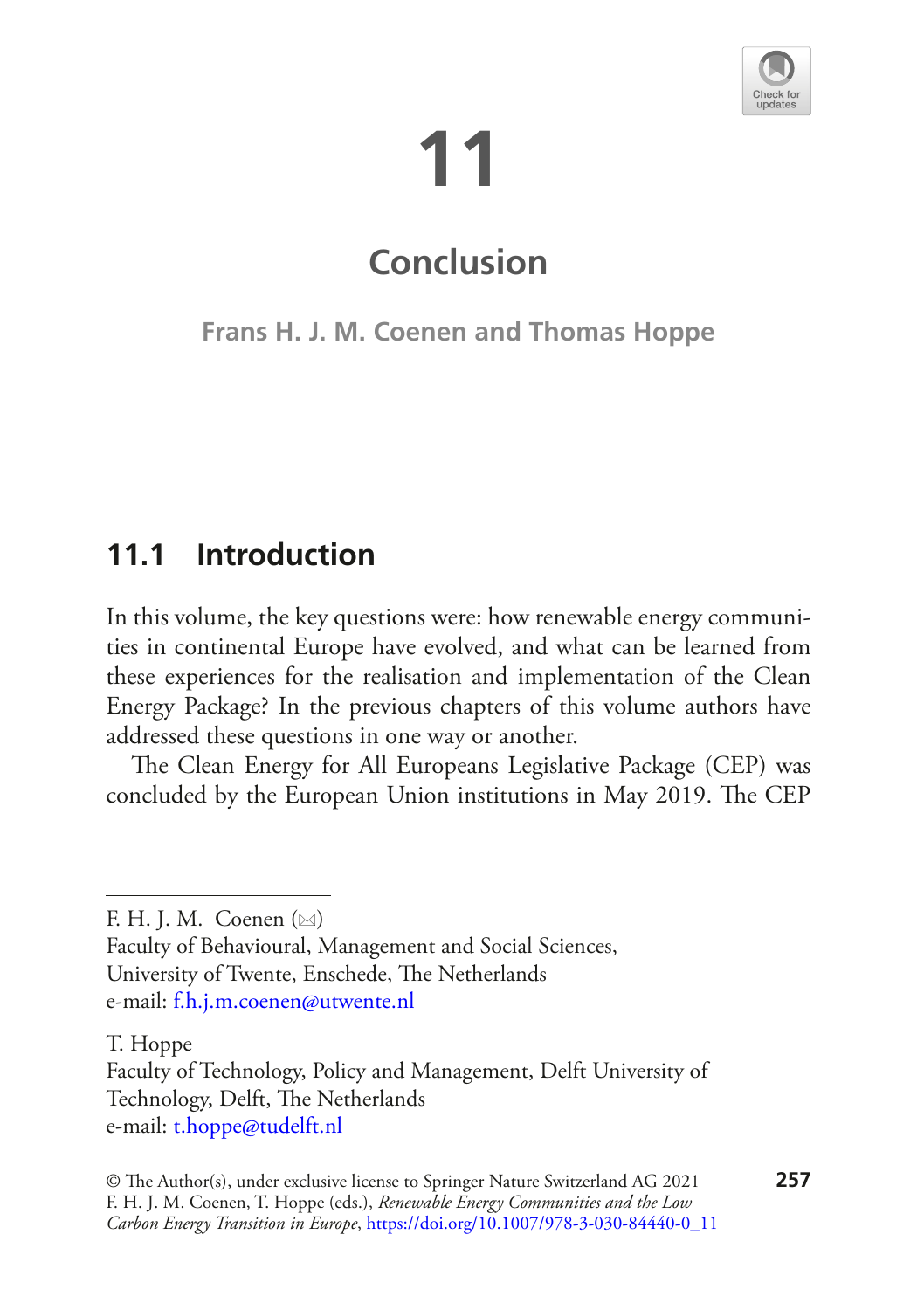concerns a legal framework that will help the EU to meet its 2030 climate mitigation and clean energy policy goals. As Roberts explained in Chap. [2](https://doi.org/10.1007/978-3-030-84440-0_2) with this legislative package, the EU signalled a strong shift in the role of citizens from passive consumers to active participants in energy transitions. This marked the first time that EU legislation acknowledged the role community energy ownership can have to help the EU meet its climate and energy goals while driving local social innovation at the same time. In particular, the recast Directive 2018/2001 (Renewable Energy Directive II, or REDII), the recast Directive 2019/944 (the Internal Electricity Market Directive, or IEMD) and the recast Regulation 2019/943 (the Internal Electricity Market Regulation, or IEMR) contain provisions that establish a supportive EU legal framework for community ownership. Other EU actions follow the same idea of giving citizens a more central position in the energy transition. This particularly holds for the EU Strategy for Energy System Integration ([2020\)](#page-24-0) and for elements from the European Green Deal package.

The four sub-questions central to this volume relate to a number of observations that are discussed in the Introduction chapter of this volume. All chapters following the Introduction chapter either focus on the developments around renewable energy communities in a certain country, like Greece, Poland, Estonia, Latvia, Lithuania, Estonia, Italy, Germany and the Netherlands, or alternatively address a certain aspect of the energy community's strategy, involvement or actions and relevant underlying ideas. There is also attention to countries that until recently received hardly any or no attention in the community energy literature. These include Italy, Greece, Poland and the Baltic states of Estonia, Latvia and Lithuania. The set of countries presented in this volume is however by no means representative for regional clusters of countries, but they are either part of the front-runner group of countries, namely the Netherlands and Germany, or part of the late-starters group, namely Southern and Eastern European countries.

The CEP defines two new concepts labelled 'renewable energy communities' (RECs) and 'citizen energy communities' (CECs). It also requires Member States to secure certain rights of energy communities and establish enabling frameworks to ensure a level playing feld and promote their development. EU Member States were requested to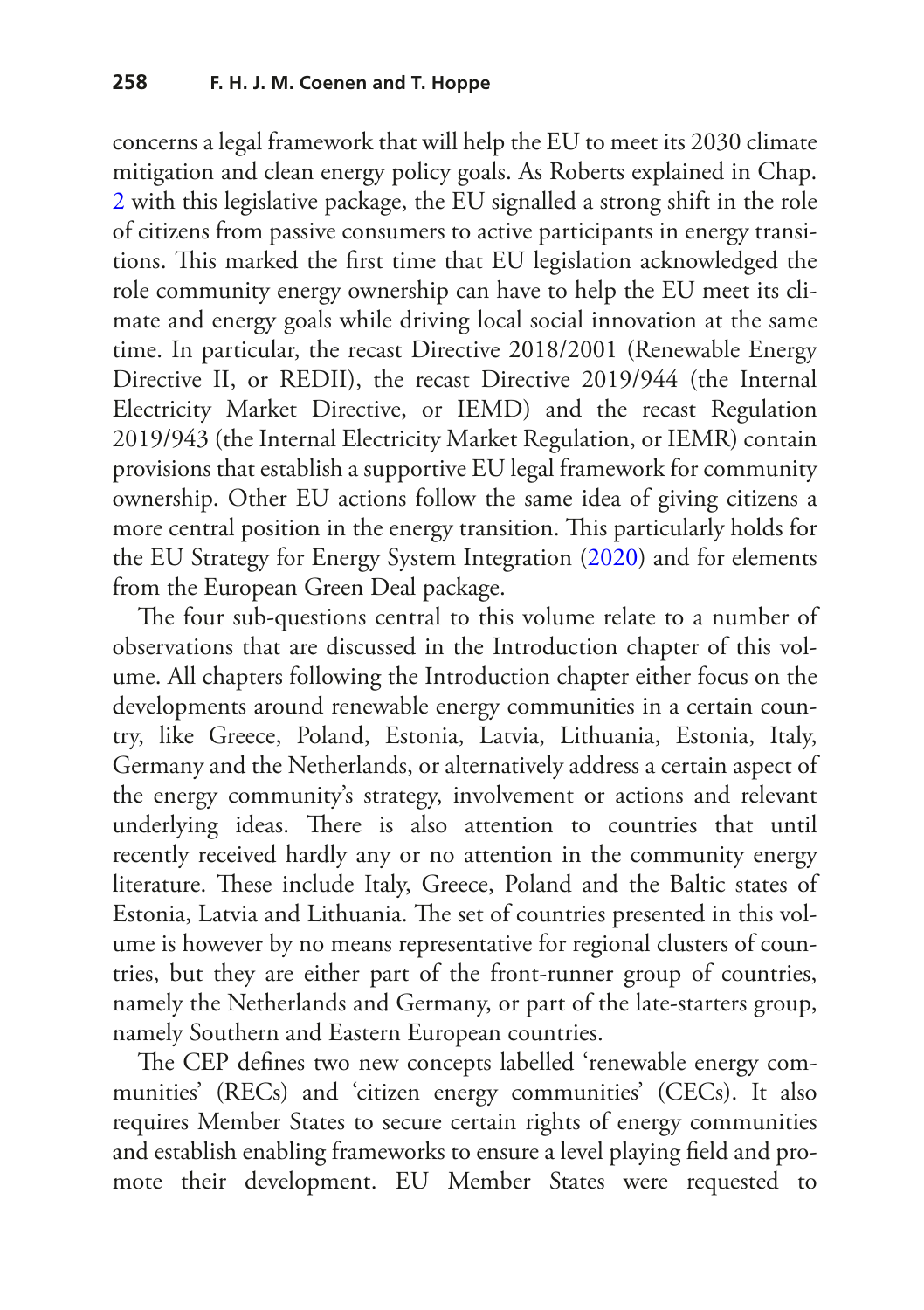implement REDII provisions into national legislation by 30 June 2021, and the IEMD provisions by 31 December 2020, to ensure that they are consistent with the new EU legislation.

In this conclusion chapter, we refer to Renewable Energy Communities, as RECs. For the sake of clarity, REC and CEC are not mentioned separately. What holds for RECs in practice often also holds for CECs.

#### **11.2 Instrumental Functions of Community Energy**

In general, non-proft and voluntary organizations can serve an instrumental purpose in meeting society's needs. This is what many founders of community energy initiatives had in mind when they started their initiatives. Over the last thirty years, their idealistic aim was in the frst place to contribute to combating climate change by producing renewable energy. However, in many cases this was not the only goal as they also pursued other value-oriented goals, not all of them addressing the ecological dimension of sustainable development. Other goals pertained to showing anti-government, anti-centralist, multinationals-led energy markets, or anti-nuclear energy motives (Hess, [2018\)](#page-24-1). This can be seen as a critical civic response to centralist, capitalist, and eventually developments that are considered harmful to the environment and have restricted the autonomy of local and regional communities (Smith et al., [2016;](#page-26-0) Hewitt et al., [2019](#page-24-2)).

In some sense, this can also be seen as a response to the ways in which the energy liberalisation across EU Member States failed to efectively address the greening of energy systems by giving market players more infuence. It also neglected the interests of citizens and local communities and payed attention to other values rather than limiting energy market monopolies and assuring low, afordable energy pricing. More in general, civic response to perceived market and state induced abuses is typical for the way social innovations develop. This particularly holds for community energy (Hewitt et al., [2019\)](#page-24-2).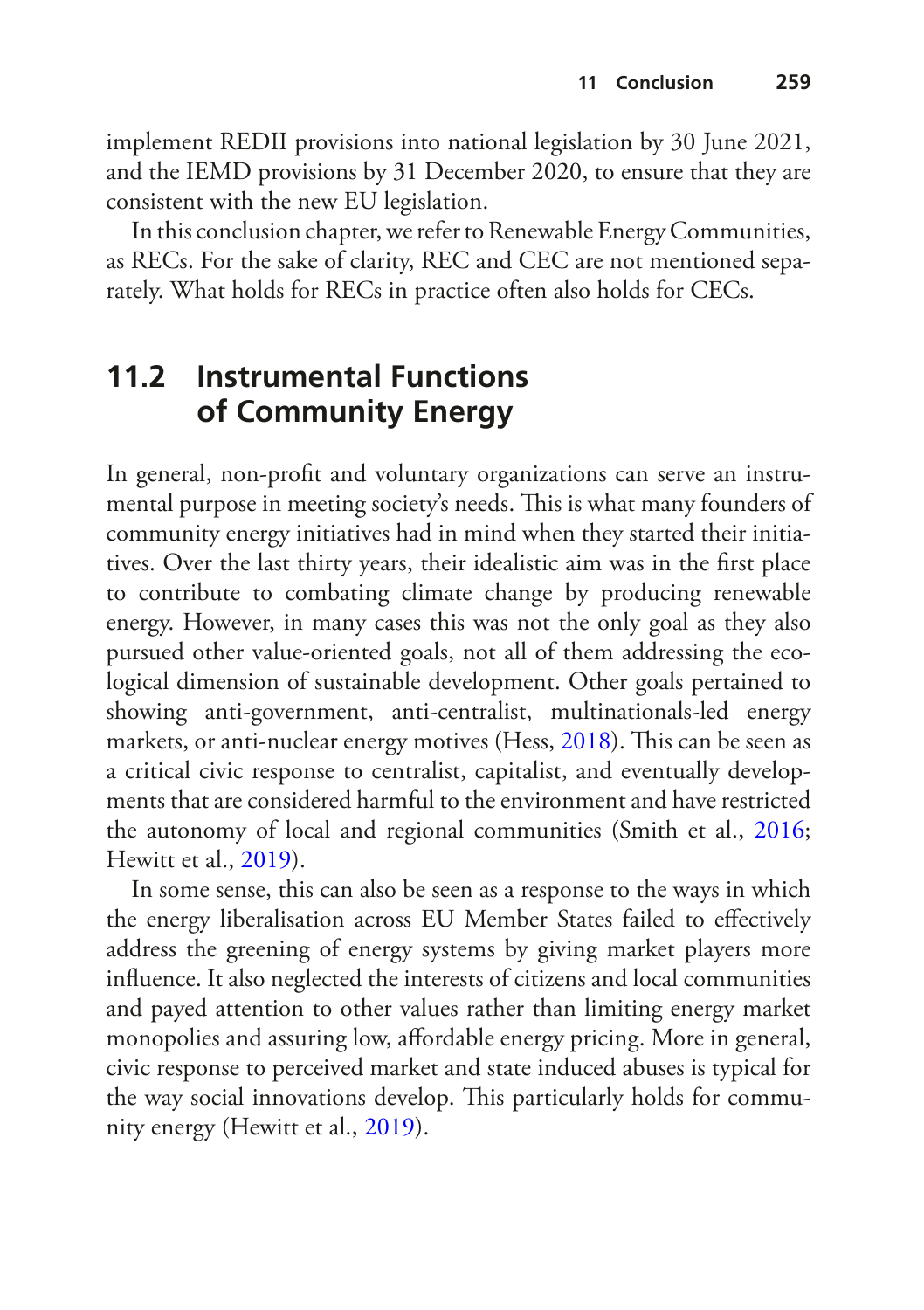Moreover, the community energy movement can also be seen as having a political side, seeking to regain more decentralised power into governing and organizing energy supply chains, and taking decision-making power away from centralist incumbent players, in particular national governments and the so-called 'energy giants' (i.e., the incumbent energy companies that form oligopolies in domestic energy markets). Some energy communities even go so far that they desire to establish local autarkic self-sufficient energy systems that operate fully independent from national and regional energy system (e.g., 'Klimakommüne Saerbeck'; Hoppe et al., [2015](#page-24-3)). More in general, it can be observed that the community energy movement seeks to achieve a more polycentric model of energy supply systems (Bauwens, [2017](#page-23-0)) as an alternative to the centralist, monocentric model in which energy markets have been organised over the last century, although the liberalisation to a certain extent can be seen as another—yet less far-reaching—way to establish more polycentric energy supply systems.

Previously, dating as far back as the end of the nineteenth century as reported by Candelise and Ruggieri in Chap. [5](https://doi.org/10.1007/978-3-030-84440-0_5) of this volume, energy communities in the form of cooperatives started to provide rural areas with electricity due to a lack of national grids and a lack of prioritisation of these rural areas. The same happened in Germany as described by Holstenkamp in Chap. [6](https://doi.org/10.1007/978-3-030-84440-0_6). Internationally this was also observed in coun-tries like the US (Yadoo & Cruickshank, [2010\)](#page-27-0). The instrumental purpose in meeting society's needs here contributed to the rural economy and increasing rural welfare. Access to electricity is crucial in rural development all around the world (World Bank, [2017\)](#page-27-1). Access to afordable and clean energy is not only a key element of the Sustainable Development Goals (SDG7) but also of the social equality of women in energy transition as discussed by Feenstra and Hanke in Chap. [9.](https://doi.org/10.1007/978-3-030-84440-0_9)

The CEP stresses how important the contribution of individual citizens and citizen's community initiatives are in relation to the issue of sustainable energy transitions. Feenstra and Hanke (see Chap. [10\)](https://doi.org/10.1007/978-3-030-84440-0_10) argue that in addition this should also be a socially inclusive energy transition. More recently, a leading role for citizens is observed in drawing attention for climate change and addressing power structures through (social) media and direct action by civic action groups like Extinction Rebellion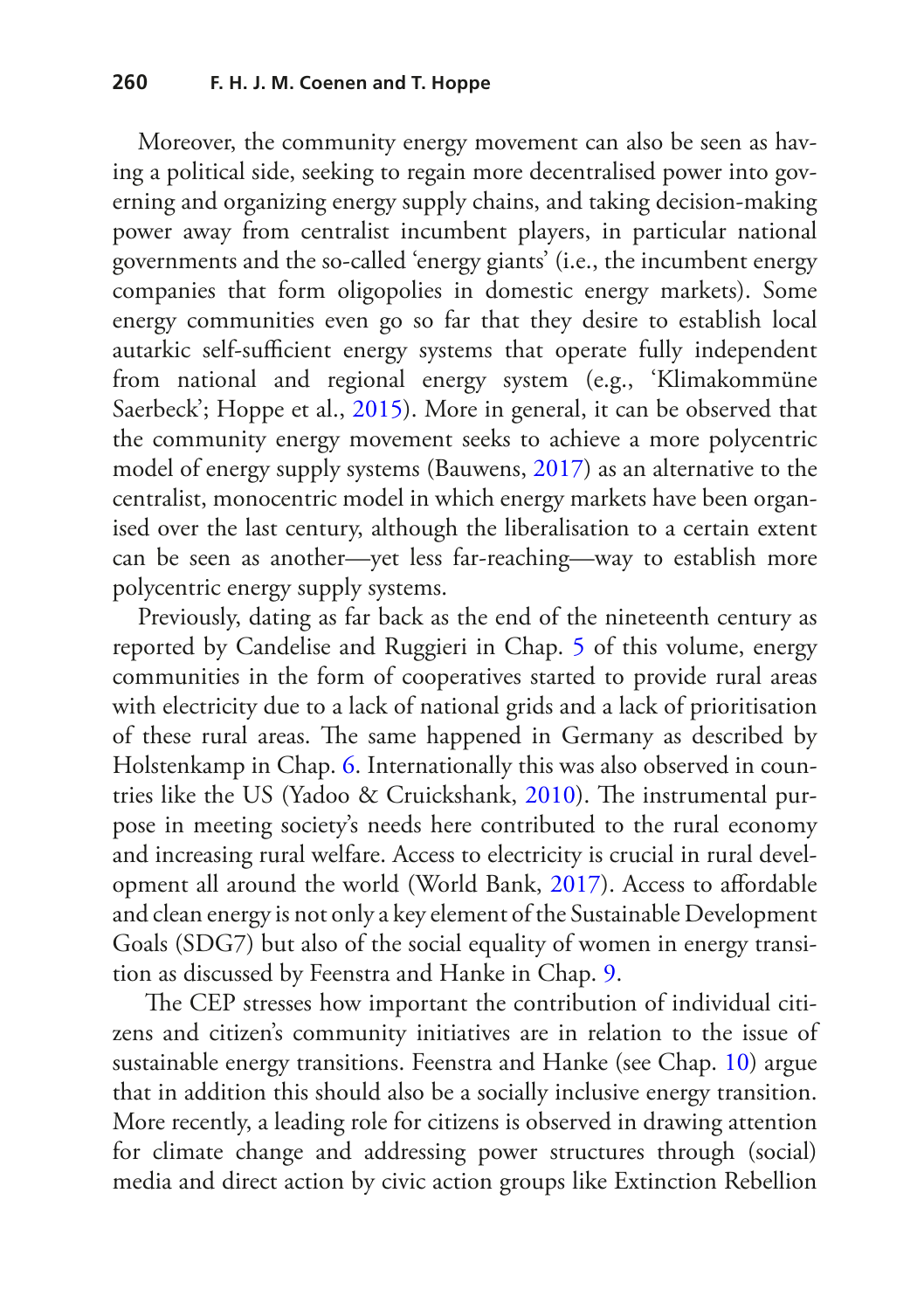(Westwell & Bunting, [2020\)](#page-26-1). On the other hand, citizens are also observed to oppose energy transitions, its costs and consequences for the economy and individuals (with increased tax rates and the introduction of transport levies which for instance sparked the yellow jackets' civic resistance movement in France; Jetten et al., [2020\)](#page-25-0). Moreover, in particular this addresses public acceptance of the siting of renewable energy projects (Devine-Wright et al., [2017;](#page-23-1) Wüstenhagen et al., [2007](#page-27-2); Lennon et al., [2019](#page-25-1)). Some fear that renewable energy, although sustainable, is no longer secure nor afordable. Feenstra and Hanke (see Chap. [10](https://doi.org/10.1007/978-3-030-84440-0_10)) place this in context of the awareness of RECs of energy poverty and gender inequality. Others fear that the present energy market and competition will not lead to sufficient amounts of renewable energy becoming available (Paravantis & Kontoulis, [2020](#page-25-2)). Some even vie for an increased share of nuclear power into the energy mix, framing it as a clean low carbon technology.

Mobilising and getting citizens involved in sustainable energy transitions for the sake of progressing the latter can be perceived as taking a fairly reductionist instrumental perspective (Wittmayer et al., [2020\)](#page-26-2). From a normative perspective community involvement and more particularly community energy action is considered as positive to citizens themselves, taking a citizen empowerment or from a democratic values perspective (i.e., pertaining to energy democracy goals) (Van Veelen & van der Horst, [2018\)](#page-26-3). It is instrumental because it contributes to facilitating the processes and action towards achieving goals that are related to sustainable energy transitions. Although democratic values are still important the Clean Energy Package also highlights the aspect of distributional benefits that come along with energy transitions. These so-called 'co-benefts' for citizens and (local) communities are instrumental because they might spark citizens into making investments, which in turn may unlock private capital for renewable energy production investments. However, one also has to realise that citizen investments can be made from a personal gain perspective and not only deriving from idealistic, ecological-collectivist motives. Individual citizens might even view solar energy as a better investment than investing in most shares on the stock exchange. Their contribution to climate change is for them just a side efect or sub-goal. In the Ecopower case Bauwens ([2016\)](#page-23-2) showed that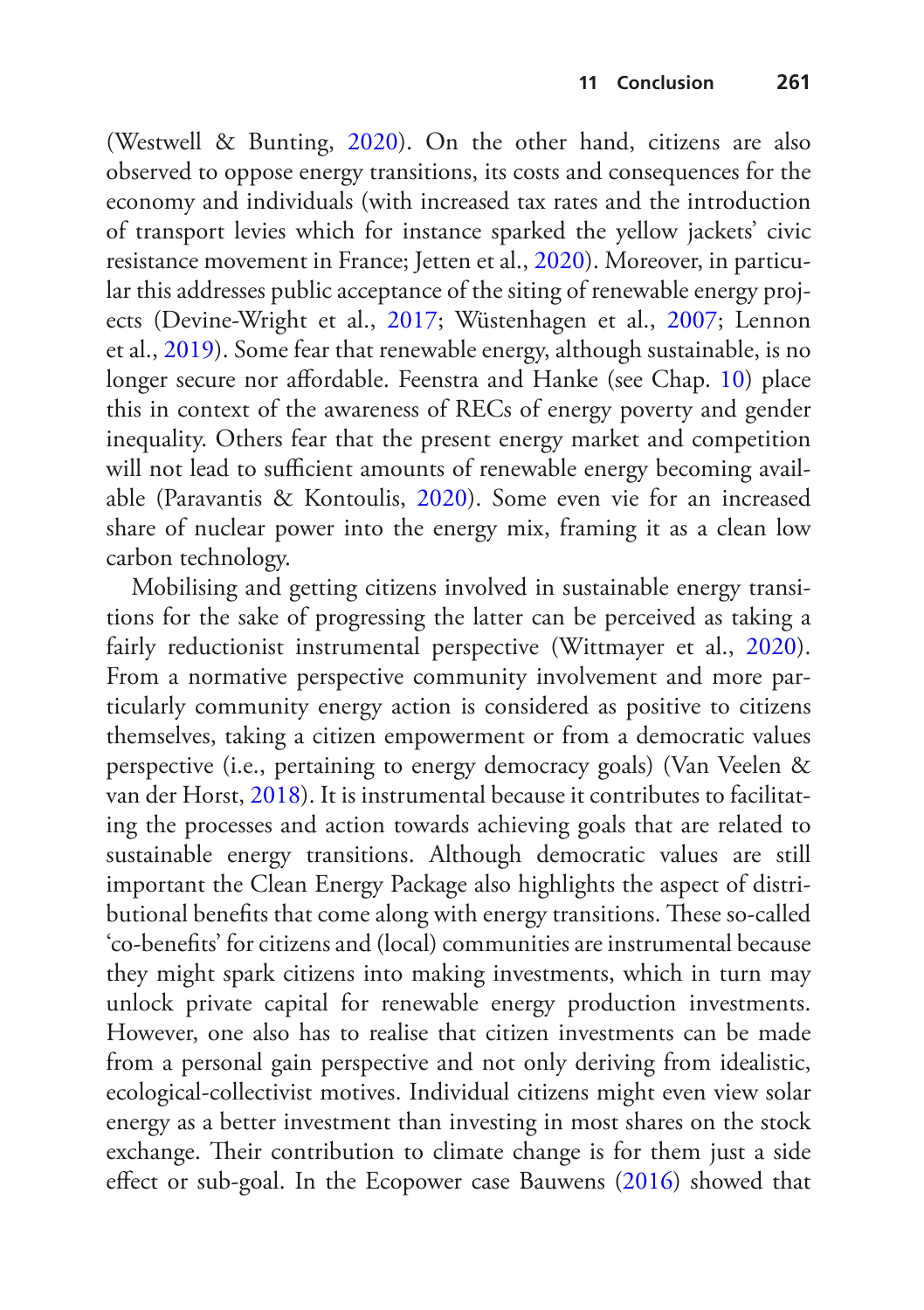new cohorts of people joining REScoops are less idealistically motivated than the ones that started these initiatives.

In Chap. [1](https://doi.org/10.1007/978-3-030-84440-0_1) of this volume four observations of general developments in community energy were discussed. The first observation made pertained to the increase of importance of the instrumental function of citizens' involvement in energy transitions. Based on this observation, the following sub-question was formulated, *What does the general trend of a greater focus on a more instrumental function of community energy for the EU energy transition mean for the other more normative functions of renewable energy cooperatives?* This led to the underlying issue addressing whether citizens' involvement in sustainable energy transitions actually contributes to reaching energy transition's goals. In Chap. [10](https://doi.org/10.1007/978-3-030-84440-0_10) Tummers shows the possibility of citizens' communities contributing to a stronger energy performance in housing than traditional housing projects. In Chap. [8](https://doi.org/10.1007/978-3-030-84440-0_8) Hoppe and Coenen show the potential contribution of energy communities to energy savings by their members based on community membership and actions, social norm-setting, knowledge provision, as well as personal beliefs and attitude. In Chap. [2](https://doi.org/10.1007/978-3-030-84440-0_2) Roberts addresses the requirement that RECs focus on providing economic, environmental or social benefts. Although issues like these seem to be addressed in the CEP with the aim to have them implemented into national legislation it appears that they are not clearly operationalised. In general, most attention on benefts concerns environmental benefts of RECs through increased production of locally produced renewable energy and greenhouse gas emission reductions.

The question can be raised whether *the tendency towards an instrumental perspective of community energy can infuence the value and principles of its cooperative identity?* The requirement that RECs focus on providing economic, environmental or social benefts also includes typical benefts that can be perceived as previously mentioned, as "a more normative function of RECs". For example, an important part of the social benefts to RECs concerns their promotion of energy democracy, citizen empowerment and rising the general awareness on climate issues of citizens and REC members. This last point was explicitly addressed in Chap. [8](https://doi.org/10.1007/978-3-030-84440-0_8) by Coenen and Hoppe on RECs encouraging their members to engage in energy-saving actions. In Chap. [2,](https://doi.org/10.1007/978-3-030-84440-0_2) Roberts shows that the revised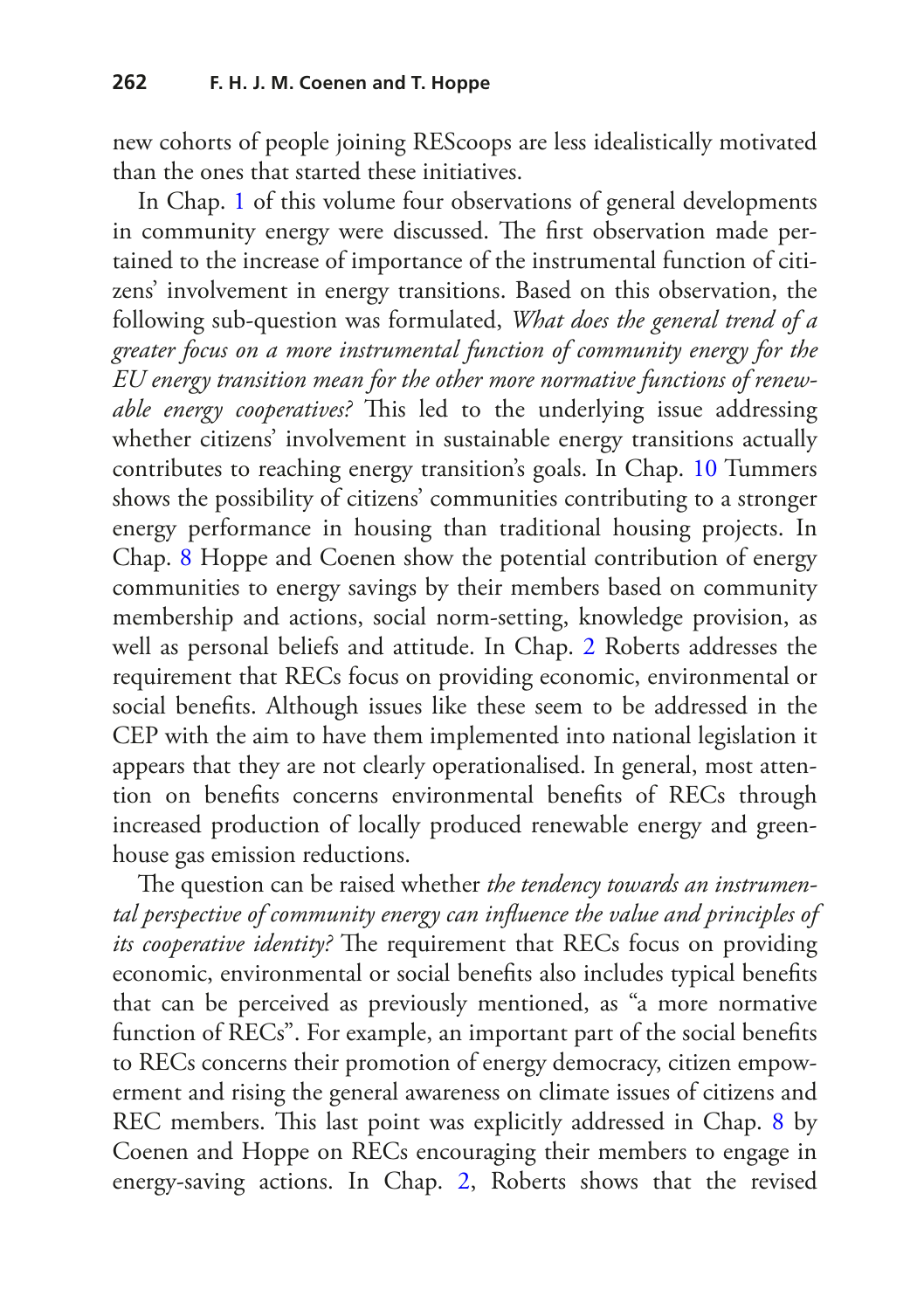EU directive contains many requirements for EU Members States to implement into national (and sub-national) legislation to empower and protect the ways in which RECs are functioning; in the frst place because the legal identity in which RECs must be organised around specifc ownership and governance principles, having non-commercial purposes. In addition, specifc requirements are in place to check that these basic principles are upheld, and prevent RECs from becoming public utilities or private energy companies under disguise.

However, there is a potential tension between the original idealistic motives of saving energy and producing renewables, and becoming serious players in energy markets. A call for scaling and the professionalisation of RECs due to market requirements leads to staf professionalisation and development of new, more professional business models, and potentially a larger distance to the community, despite the fact that there are certain specifc requirements in RED II in place to facilitate the market position for RECs without losing the REC identity in terms of citizens ownership, democratic control, local autonomy and having noncommercial purposes.

A growing involvement is observed of other actors than citizens in community energy. Of course, local governments and other intermediaries have traditionally been involved and have supported community initiatives (see also Chap. [7](https://doi.org/10.1007/978-3-030-84440-0_7) by Warbroek). In addition, many municipalities, proft and non-proft organisations (Caramizaru & Uihlein, [2020;](#page-23-3) Warbroek & Hoppe, [2017](#page-26-4); Hufen & Koppenjan, [2015\)](#page-24-4) have actually started community energy initiatives themselves (see the next paragraph). The definition of shareholders or members that are located in the proximity of the renewable energy projects owned and developed by renewable energy communities as legal entity opens membership of RECs to others than just citizens and citizen groups. Therefore, some authors might want to reduce community energy to just citizen's initiatives as for example pre-sented in Chap. [3](https://doi.org/10.1007/978-3-030-84440-0_3) by Ruggiero et al. This might spur a discussion on what a community exactly entails and what role geographical proximity plays in the idea of community. The main argument from the EU for geographical proximity criteria for members and stakeholders is the substantial added value in generating local acceptance of renewable energy projects. Some REScoops are (national) umbrella organisations with local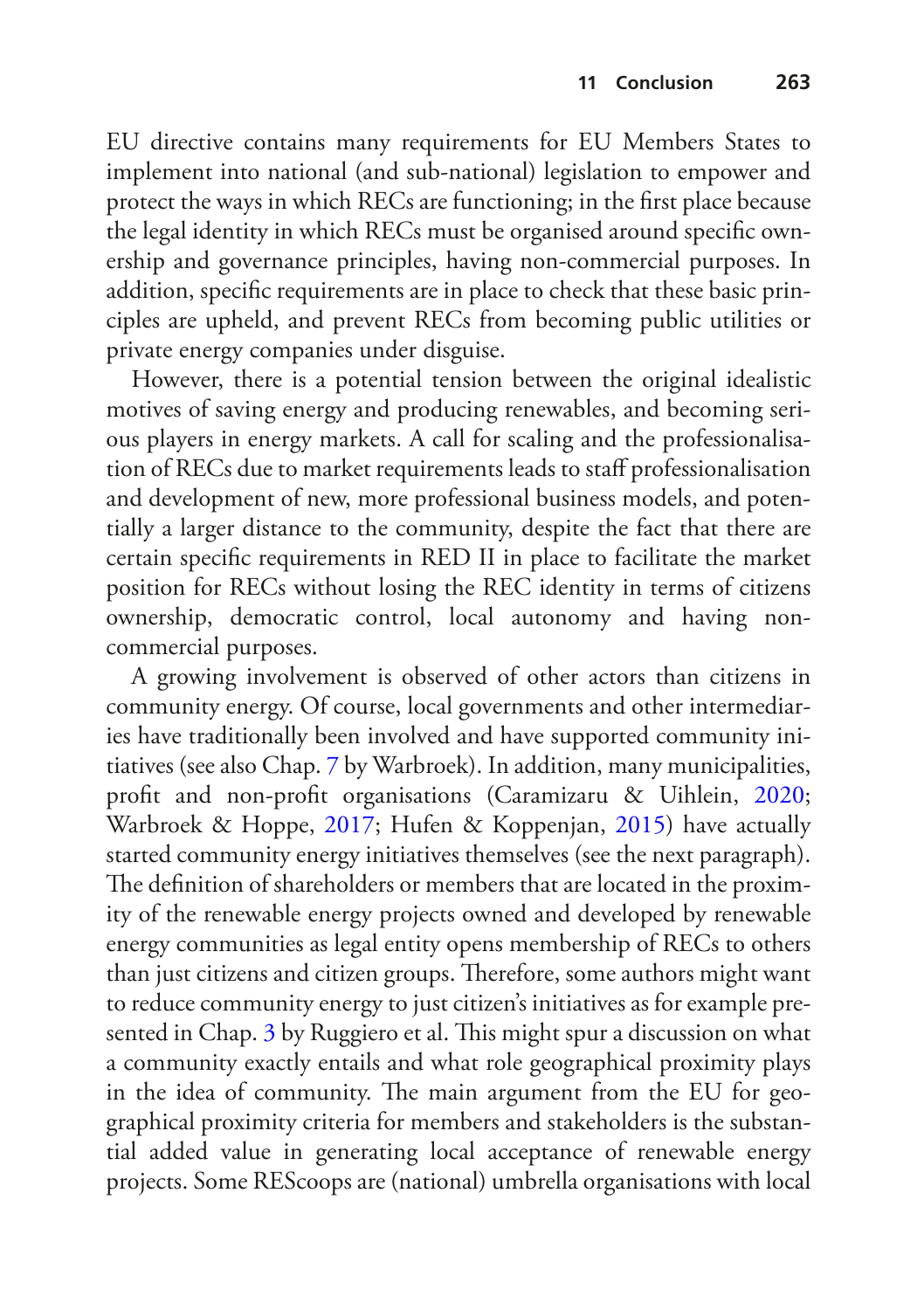groups or members. Or they are local groups scaling and spreading to other places as described by Candelise and Ruggieri in Chap. [5](https://doi.org/10.1007/978-3-030-84440-0_5). In response to the implementation of RED II it may be expected that these broadly oriented and large-sized REScoops will be subdivided into smaller organisations or local groups that meet the proximity criteria of art. 2 of RED II.

When refecting on the trend towards this functionality perspective on RECs it is important to address who started RECs as a social initiative in the frst place. In Chap. [3](https://doi.org/10.1007/978-3-030-84440-0_3) Ruggiero cs. mention that in Poland the driving force behind the establishment of energy clusters are local authorities and business companies with a low level of citizen engagement. In Chap. [5](https://doi.org/10.1007/978-3-030-84440-0_5) Candelise and Ruggieri discuss to which extent REC initiatives in Italy have been proposed and developed by citizens or other types of grassroots organisations (bottom-up), or instead by a municipality that defnes the project and the forms of citizens' involvement; it turns out that the majority of the Italian initiatives have been initiated using a top-down structure, with fve of the REC initiatives having been proposed by local government, and the other seven by a (semi-)commercial actor (i.e., either a company or a municipal utility). Only fve REC initiatives were actually initiated via a bottom-up approach by either a group of citizens or a green NGOs. In Chap. [4](https://doi.org/10.1007/978-3-030-84440-0_4) (by Ziozas and Tsoutsos), in Greece the two REC cases from the 1980s and 1990s were initiated respectively by a power company and a municipality. The three newer Greek REC cases pertain to two citizen-led energy initiatives and one by an intermediary actor dedicated to the development of local energy projects.

Does a strong involvement of municipalities and particular private actors mean that RECs become less idealistic local community initiatives? Here the autonomous and efectively controlled criteria as explained by Roberts in Chap. [2](https://doi.org/10.1007/978-3-030-84440-0_2) are important. The REC definition states that it must be "*efectively controlled by shareholders or members that are located in the proximity of the renewable energy projects that are owned and developed by that legal entity*." As explained by Roberts, proximity should be generally understood as the geographical scope in which the members or shareholders that effectively control the REC should be located (in other words: reside). Here, geographical proximity is emphasized. Some countries like Belgium or the Netherlands have national organizations or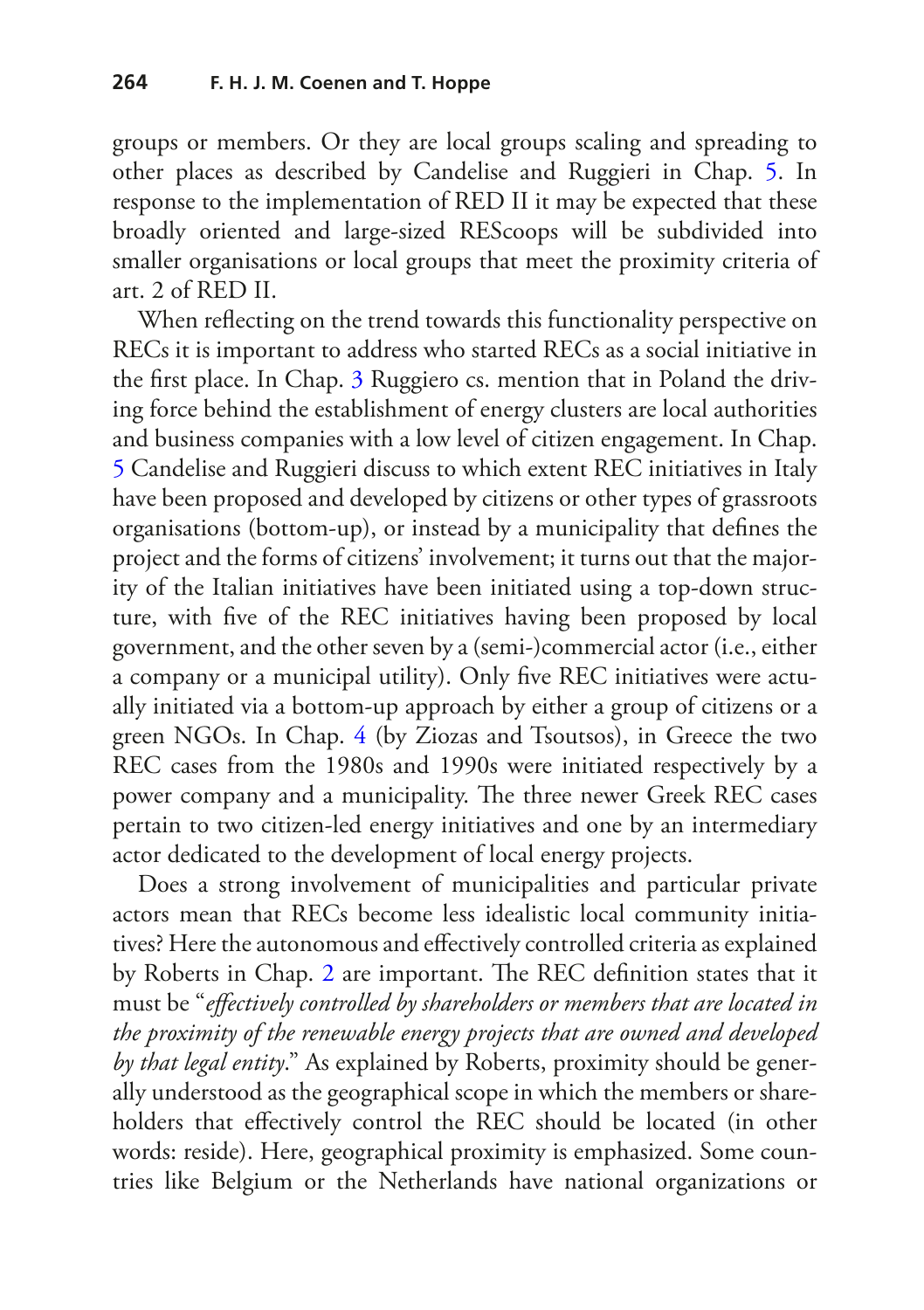federations that function as a kind of umbrella organisation or branch organisation for RECs. The question in these cases is at which organisational level crucial decisions are taken and criteria set. Membership democracy in such an organisation would imply indirect democracy.

The REC definition explicitly mentions the proximity criteria and benefts criteria. In Chap. [2](https://doi.org/10.1007/978-3-030-84440-0_2) Roberts explains the primary purpose of REC to provide environmental, economic or social community benefts to its members or shareholders or to the local areas where it operates rather than to generating financial profits. This restricts real renewable community initiative to not-for-proft and community initiatives.

Another way that RECs keep their more idealistic and normative principles is by ensuring that a specifc category of members (e.g., natural persons or local authorities) are included in energy communities. Keeping citizens as natural persons in the lead in these initiatives follows from what we called the normative idea in the energy community concepts aiming at empowering citizens to participate and take ownership. In Chap. [9](https://doi.org/10.1007/978-3-030-84440-0_9) Feenstra and Hanke advocate a special position for women to be able to engage in RECs on an equal basis.

Implementing such a special position is potentially feasible because in national regulation following RED II it should be ensured that citizens have a minimum level of participation or a decisive infuence in the communities that are formed. This minimum level of participation or decisive infuence will only lead to the uptake of the more idealistic goals if the members share these goals. The conditions are that individual citizen members, for example, should not view joining an REC as an opportunity to obtain solar energy as just a better investment than investing in stocks. These members are considered to also be interested in actively participating in the activities and strategic decision-making of RECs.

On the other hand, if RECs do not also function as an ideal democracy of motivated energy citizens they can still play an important role in energy transitions. In Chap. [3](https://doi.org/10.1007/978-3-030-84440-0_4) Ruggiero cs. hold that despite the limitations of the Polish energy cluster model, these clusters can serve as an opportunity for CE groups and become a vehicle for the phase-out of coal in the long-term future. And as Tummers shows in Chap. [10](https://doi.org/10.1007/978-3-030-84440-0_9) that although self-managed housing initiatives do not use the original model RECs (or as cooperatives) are be considered as more than a group of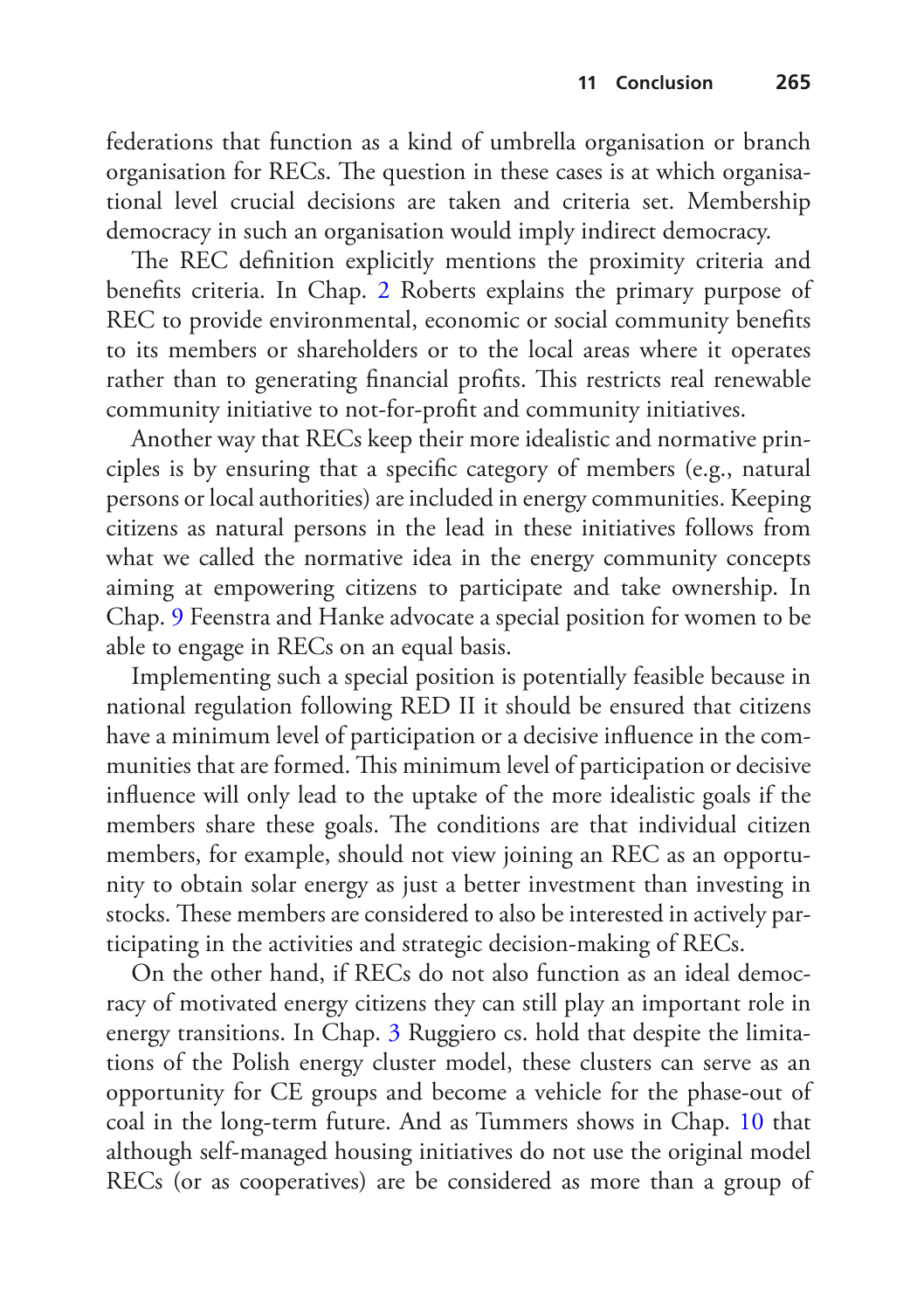jointly consuming prosumers, for they can also play an important role in showing what is possible in the housing sector when it takes more of a REC, collectivist, ecological, democratic value-oriented approach.

#### **11.3 Different Starting Positions of EU Member States**

The second observation discussed in Chap. [1](https://doi.org/10.1007/978-3-030-84440-0_1) is that there are clear differences between front-running and late-starting countries in their original position. Nevertheless, they currently face the challenge of implementing with the same directive. As Roberts discussed in Chap. [2](https://doi.org/10.1007/978-3-030-84440-0_2), transposing these new EU rules into national legislation is considered as challenging.

The second sub-question based on this observation is: *What does the new EU policy mean for countries that are late-starters or front-runners in the community energy movement?*

Continental Europe by no means presents a homogeneous landscape when one looks at the deployment and development of renewable community communities. In Chap. [1](https://doi.org/10.1007/978-3-030-84440-0_1) it was discussed that there are a number of countries that would fall in the category of front-runners. Within this group of countries, this volume gives particular attention to Germany and the Netherlands. Of the relative late-starters within the groups of Southern European countries particular attention was given to Italy and Greece. Within the Eastern European countries particular attention was awarded to Poland and the Baltic States Estonia, Latvia and Lithuania. Eastern European countries are not homogeneous but share a number of characteristics. For the Baltic States, this is Soviet heritage. For Poland and other Eastern European countries, the previous communistic regimes created a diferent starting position. First, as Ruggiero cs. point out in Chap. [3](https://doi.org/10.1007/978-3-030-84440-0_4) the repression of an independent civil society by the Soviet regime and previous communistic regimes has led to a situation in which civil and especially collective activism (i.e., mostly in the form of energy cooperatives) is still less developed in Eastern European states than in their Western counterparts (Aidukaiu, [2013\)](#page-23-4). Second, the often-times negative experience of forced collectivisation of farms has created a level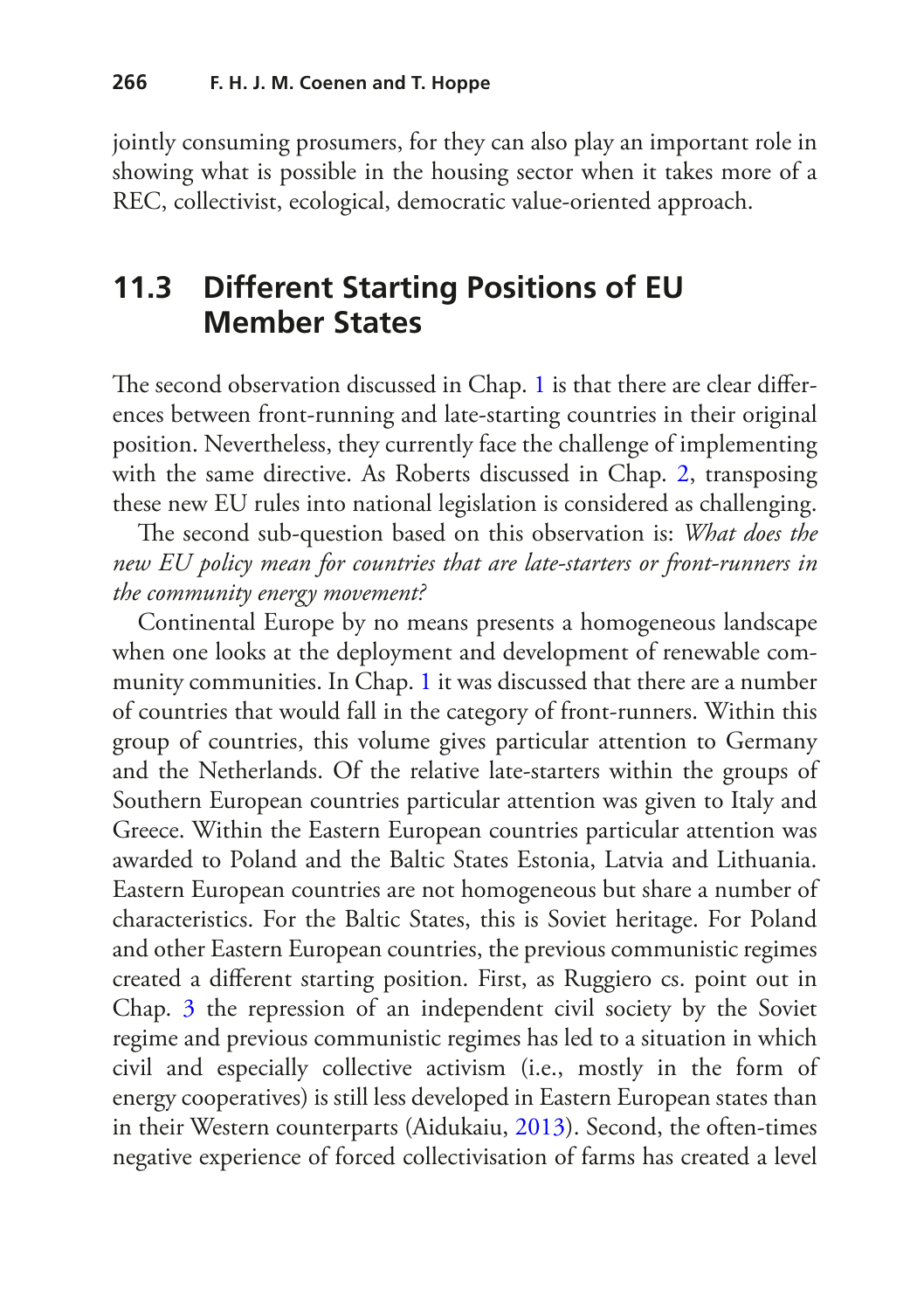of distrust towards community projects. This might even lead to an aversion of for using words as energy cooperative or community energy. The two other countries in this volume, Italy and Greece, which represent another group of relatively late-starting countries, have a diferent starting point in this perspective. Cooperatives are a well-known and valued organisational forms in both countries, in particular in agriculture. They also have a tradition in having an independent civil society, which is however relatively weak in REC development in Greece according to Ziozas and Tsoutsos (See Chap. [4\)](https://doi.org/10.1007/978-3-030-84440-0_3). If we compare the two Southern European countries with the Baltic and Eastern European countries, in Italy the frst energy communities date back to the end of the nineteenth century and in Greece, there are 'historical' cases for the 1980s and 1990s. Bauwens, Gotchev and Holstenkamp [\(2016\)](#page-23-5) identify several important factors that are intended to clarify the disparities between EU countries, such as formal institutional rules, the support mechanisms for renewable energy production and spatial planning, attitudes toward the cooperative model and the cultures of local energy activism. These factors seem also to have explanatory power for the countries that are less experienced with RECs.

For the Eastern European countries in particular the general lack of civic engagement as essential for starting RECs (Walker & Devine-Wright, [2008;](#page-26-5) Radtke, [2014](#page-25-3)) explains their late-start. In comparison in the Southern European countries; this is more specifc local renewable energy activism. The other factors, influenced by the communist heritage, are low trust and fairly low levels of social capital as important driving factors for citizens (Walker & McCarthy, [2010\)](#page-26-6). Moreover, characteristic to the Eastern European countries is having a negative attitude towards the cooperative business and legal-organizational model.

For all countries in the group of 'new' countries, economy plays a role. The Eastern European countries and the Greek economy are weaker than the economy of the front-running countries. However, more important than the general economy are the consequences for the fnancial position of individual citizens and the fnancial position of municipalities. Higher levels of income and education, which are often inter-related, are also a positive infuence factor for starting a REC (Radtke, [2014;](#page-25-3) Magnani & Osti, [2016](#page-25-4)).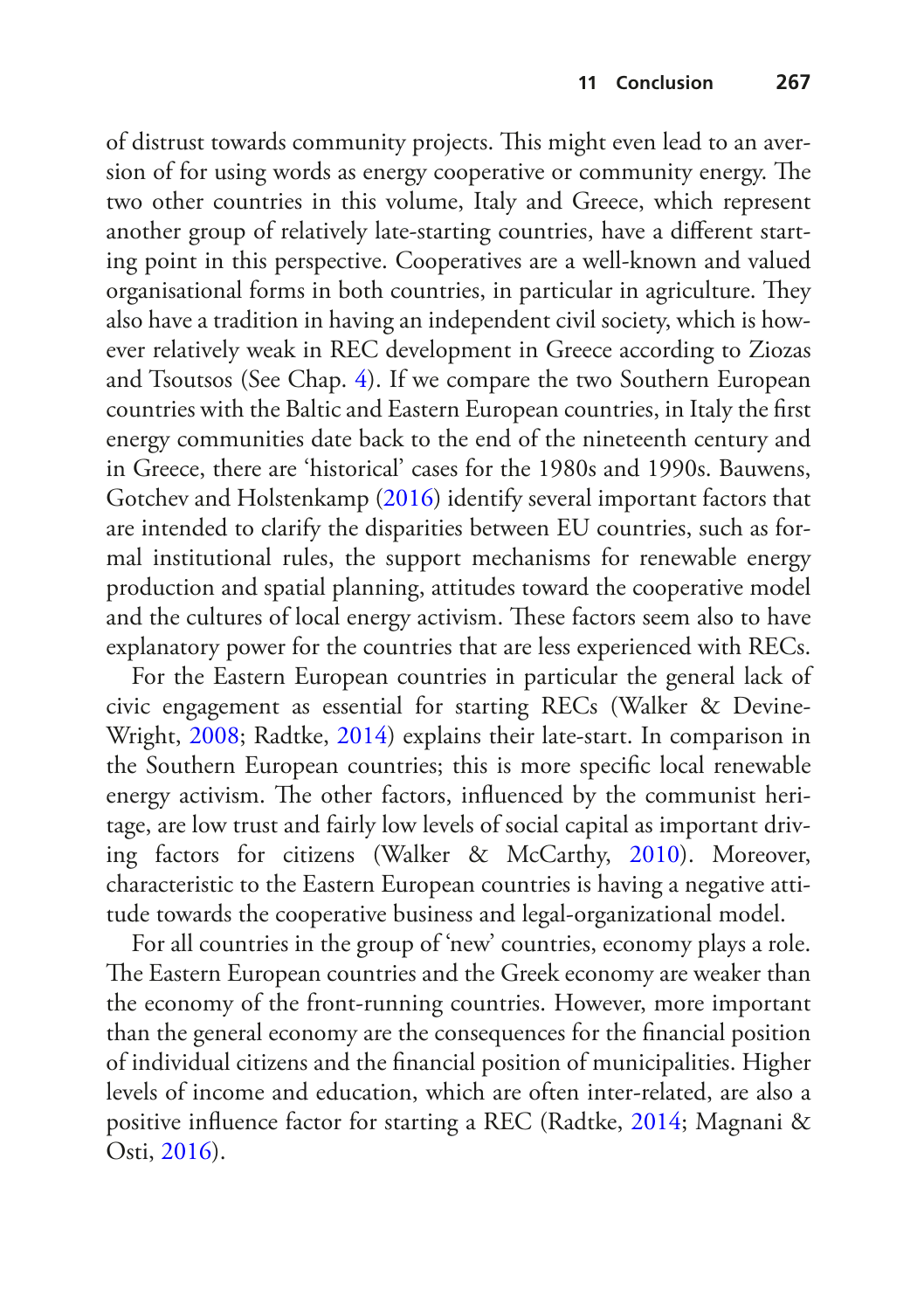Another contextual factor also mentioned by Ruggiero cs. in Chap. [3](https://doi.org/10.1007/978-3-030-84440-0_3) is decentralisation of authority and resources to well-functioning subnational governments. If there is decentralisation but the institutional capacity is limited the infuence of decentralisation is reduced. However, the Netherlands is considered as one of the front-running countries with well-functioning local governments that however lack authority, have a low independent tax-income and tend to increasingly start lacking administrative capacity. Chapter [7](https://doi.org/10.1007/978-3-030-84440-0_7) by Warboek shows that intermediaries can support the 'weaker' municipalities (i.e., small-sized, with low capacity, and with underprivileged socio-economic communitites).

In Chap. [4,](https://doi.org/10.1007/978-3-030-84440-0_4) Ziozas and Tsoutsos explain what they call "*the enormous gap between local communities and RES projects*" as a result of the limited governmental and economic freedom that municipalities and communities experience in Greece due to the centralised State structure. On the other hand, in the United States there is still a considerable number of cases reported (Van der Schoor & Scholtens, [2021\)](#page-26-7) although there is a relative absence of federal energy policies.

The national economy strongly relates to the energy market and particular energy prices. Low fossil fuel-generated energy prices on the national electricity markets can act as a barrier to making REC projects economically viable. This also relates to dominance of incumbent energy companies in the national economy (Proka et al., [2018](#page-25-5); Lowes et al., [2020](#page-25-6)) and the energy sector and the favouring of a certain form of fossil energy for economic and political reasons like the importance of coal in Poland and biomass in Latvia.

Finally, regulation has to be in place. In Chap. [3](https://doi.org/10.1007/978-3-030-84440-0_3) Ruggiero cs. address the importance of feed-in tarifs, but also costs of grid connection, high interest rates for loans and the government support for receiving loans. In Chap. [3](https://doi.org/10.1007/978-3-030-84440-0_3) Warbroek points to the role and strategies of intermediaries in building capacities of RECs, embedding them into the community, alleviating barriers and opening up the system for the uptake, acceptance or breakthrough of RECs. In Chap. [5](https://doi.org/10.1007/978-3-030-84440-0_5) Candelise and Ruggieri show how generous feed-in tarifs positively infuenced the frst wave of RECs in Italy but the disappearance also caused a hold on the growth of RECs. The importance of having feed-in tariffs in place to empower RECs was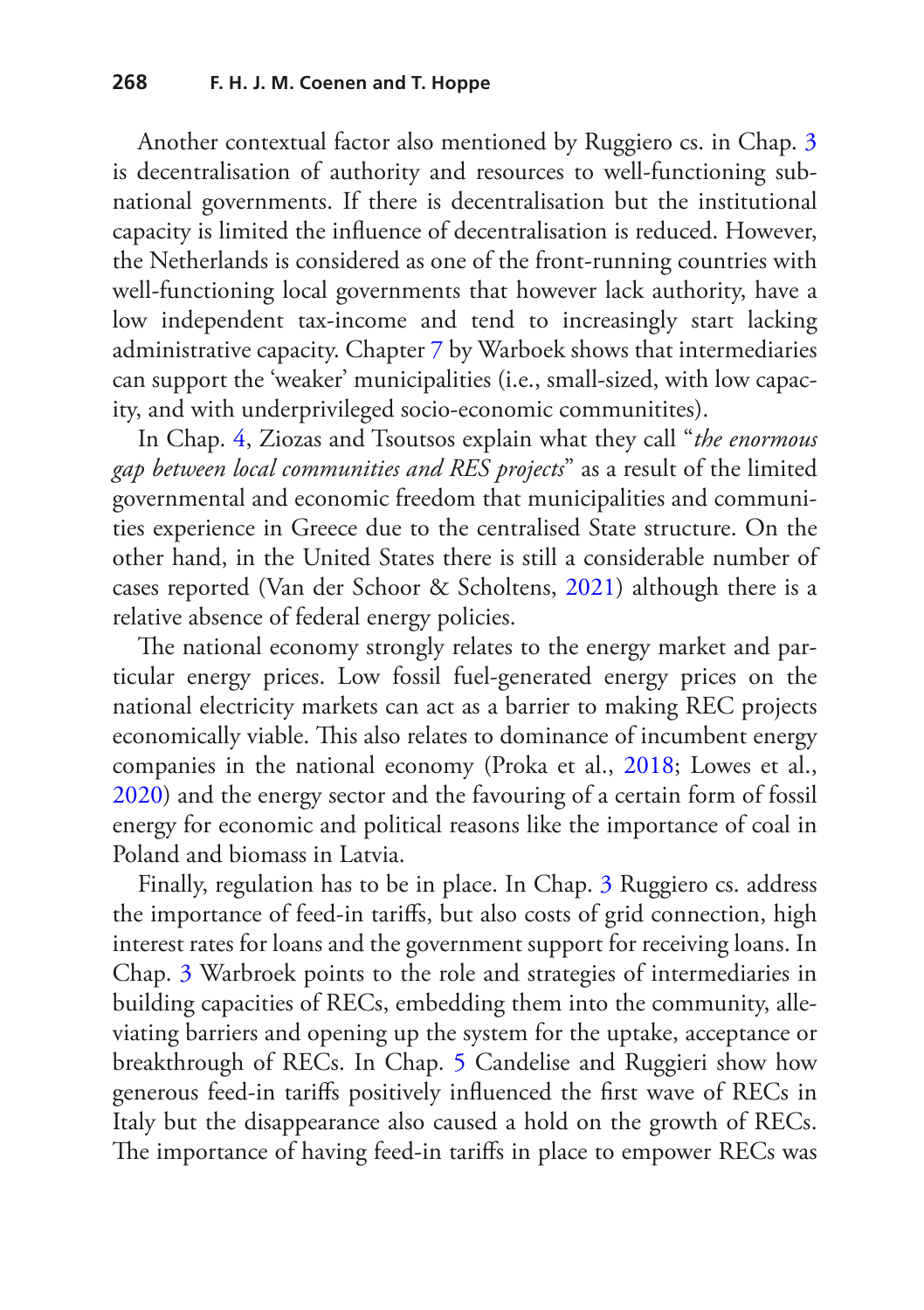also observed in other predominantly North-Western European countries (Wierling et al., [2018](#page-26-8)).

The transportation of the CEP into national regulation is expected to change many regular and fnancial conditions in the European countries. However, this volume was published too early to give a clear, and complete answer to the question how countries faired in adopting regulatory frameworks at the national level.

The CEP and the regulations, and regulatory change that follow from it make a clear promise for a number of issues that are essential to the survival and upscaling of RECs. However, some of these issues depend on internal organisational problems RECs have and will not be solved by national regulation (see Chap. [7](https://doi.org/10.1007/978-3-030-84440-0_7) by Warbroek) like problems with capacity and knowledge of volunteers, tensions with professionalisation and fnancing. RECs are not like the other market players due to their principles on participation, ownership and decision-making. This has a number of consequences in the way they operate in the energy market and create and run energy projects. Because their profts do not go to shareholders, but are reinvested in benefts to the community their return on investment is often lower than commercial parties running renewable energy projects. Raising funds and managing to develop or adopt feasible business cases (i.e., solving unproftable top issues) is also more complicated for energy communities, especially when it comes to risky prefnancing that is necessary, while the continuation of the project is not certain. Moreover, having a fairly 'alternative' (i.e. non-conventional) organizational form does not make it any easier to get funding and obtain sufficient loans from banks. Furthermore, due to their democratic principles decision-making processes are more complex and therefore slower to act than for commercial actors. In addition, the existing problems with working with dedicated volunteers who do not always have the necessary legal expertise in the context of permits or licences is increasingly becoming a problem in opening up energy markets for RECs.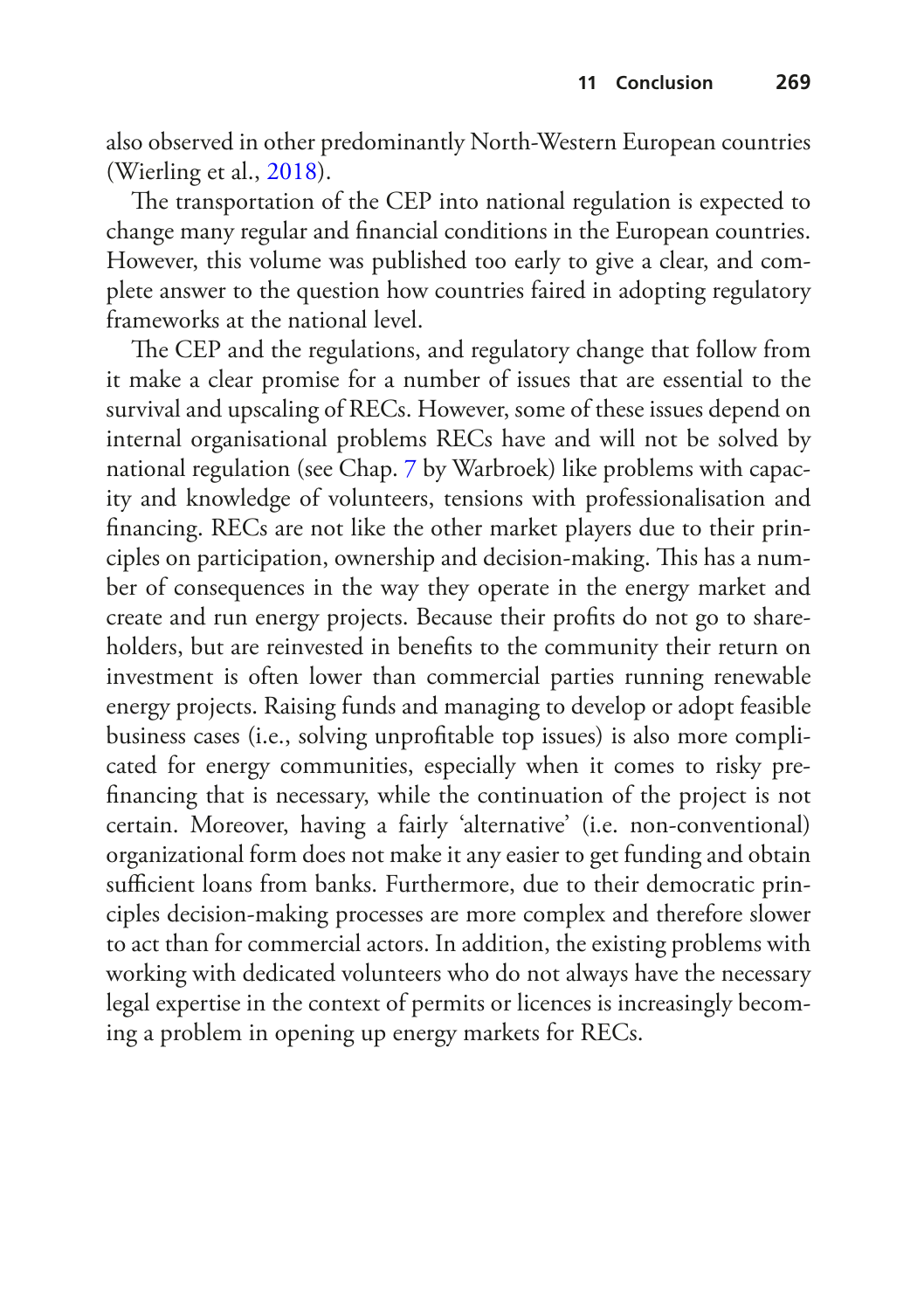#### **11.4 Broadening of Goals and Activities of Renewable Energy Communities**

The third observation made in Chap. [1](https://doi.org/10.1007/978-3-030-84440-0_1) concerned the trend of broadening the goals and activities of RECs over the years. The third sub-question is: *What does the broadening of their goals and activities mean for renewable energy communities and what role does the directive play?*

Many examples in this volume are about community-owned wind turbines, solar parks or other solar projects on for instance public buildings and biomass community projects. There are RECs involved in district heating based on biomass or as multi-utility cooperatives jointly producing renewable energy, heat next to power (Coenen & Hoppe, [2018\)](#page-23-6). There is a history of energy cooperatives also producing district heating (Vansintjan, [2015](#page-26-9)), or as truly embedded systems producing heat and electricity through renewable biomass and combined heat and power (CHP) systems, with a local heat network delivering heat to households (Yildiz et al., [2015](#page-27-3)). Exceptional are RECs involved in the fnancing of hydro power plants or investing in biogas production (Som Energia, [2021](#page-26-10)). The EU is applying the principle of decentralisation and citizencentred transformation from the CEP to a larger area of policy proposals that are being put forward under the European Green Deal. What will become particularly important for RECs in broadening their goals is that they enter other ways of energy production than just producing renewable electricity (i.e.,, the EU Strategy for Energy System Integration, [2020\)](#page-24-0).

Paragraph 3 of Article 2 of the revised Renewable Energy Directive means an explicit recognition that community energy is not just about jointly producing renewable energy, and provides legitimacy for RECs to broaden their activities. Besides energy generation, including from renewable sources, distribution, supply, consumption, aggregation, energy storage, and a number of other activities are explicitly mentioned (in particularly to CECs). This includes engaging in energy efficiency services or charging services for electric vehicles; or to provide additional energy services to its members or shareholders. In Chap. [8](https://doi.org/10.1007/978-3-030-84440-0_8) Hoppe and Coenen discuss the role energy communities can play in energy saving and why they are very well placed to do so. In Chap. [5](https://doi.org/10.1007/978-3-030-84440-0_5) Candelise and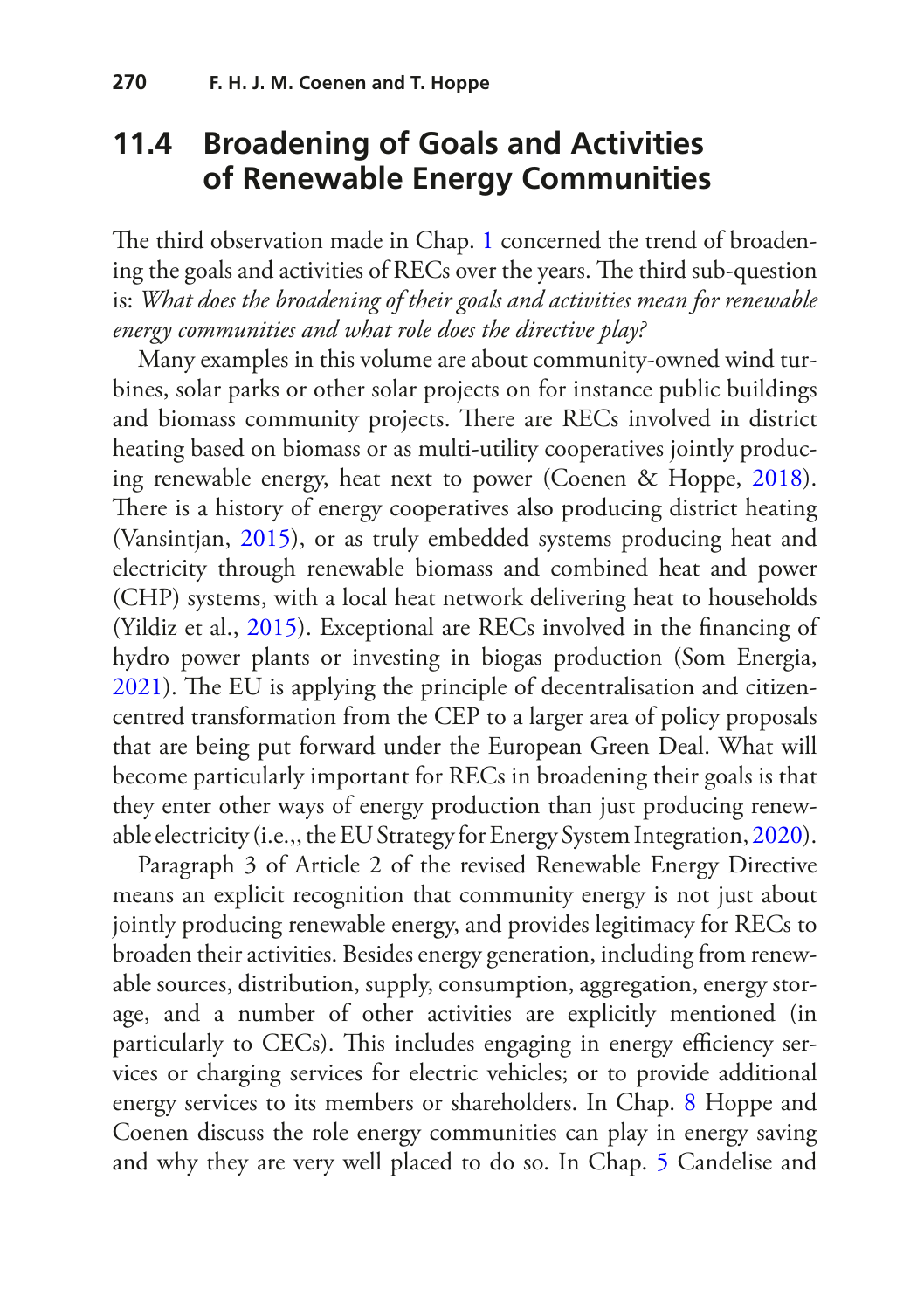Ruggieri indicate that there are already RECs in Italy that focus on broader tasks than just producing renewable energy.

Many examples of energy-saving activities of the RECs towards their members and the broader community pertain to examples of a new type of REC that are becoming service providers of more energy services than just supplying renewable energy to end consumers. This however also requires change within RECs that have to enter new networks and see the value of an integrated system. In addtion, it also requires RECs to possess sufficient knowledge and capacities on legislation within other areas like building codes. And this legislation is also changing. New EU legislation will be transposed into new national regulations and eventually new local rules. An example is an REC getting into the electrifcation of transport by organising e-car sharing (Schwabe, [2020;](#page-25-7) Bocken et al., [2020](#page-23-7)). This is an example of the production of renewable energy for the organisation of charging points, sustainable transport but also the buildings, where the charging points are often located.

#### **11.5 New Insights Observed in Late-Starting Countries**

The fourth observation introduced in Chap. [1](https://doi.org/10.1007/978-3-030-84440-0_1) concerned a mismatch between academic attention and signifcance of the community energy movement in countries. A substantial part of the community energy literature focuses on the UK. The current academic literature predominantly uses cases from the UK with contributions from a few other countries such as Germany, Denmark and the Netherlands. In addition, whereas there are numerous studies analysing community initiatives in Central and Western Europe, there is far less research on community energy in Eastern European countries (Ruggiero et al., [2021\)](#page-25-8). The same holds for Southern European countries.

For the questions in this volume, it is not relevant from which country the authors come but of which countries the empirical material is obtained. Based on an extensive review of literature on community energy Van der Schoor and Scholten (2021) conclude that there is a substantial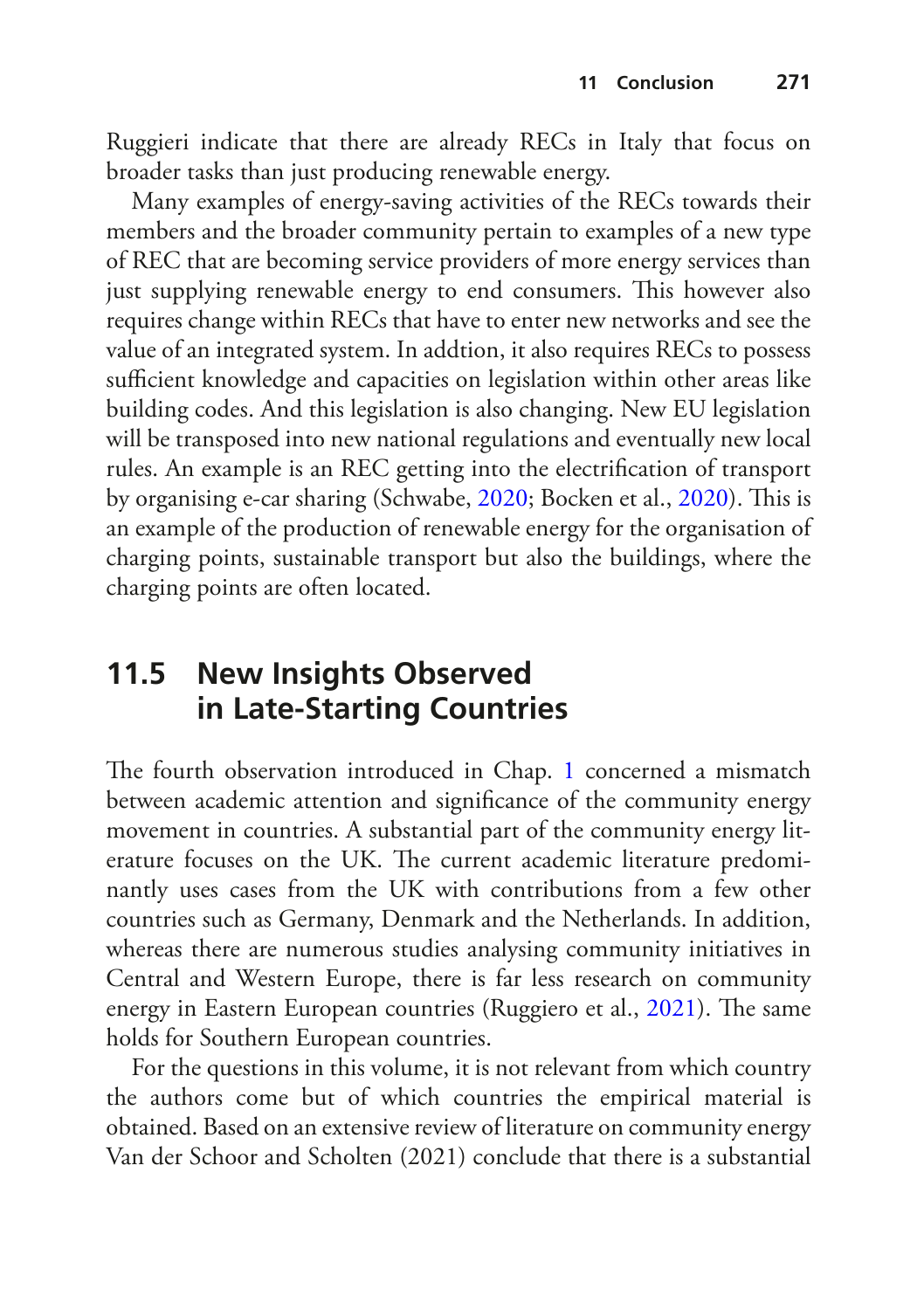geographical bias in community energy studies. They looked at the geographical distribution of cases because the majority of the papers in the community energy literature rely on a case study approach and focus on one or more specifc countries. Given that some studies compare cases in two or more countries, no less than 308 cases were analysed. Of these cases, one-third are about community energy in the UK, with Germany, the Netherlands and the US ranking second, third and fourth. Combined, more than two-thirds of all case studies on RECs study community energy in one of these four countries.

It is not easy to explain why less research on RECs is undertaken in other countries. One would frst expect that there needs to be substantial cases before they can be researched and described, which might be a problem in the countries that are lagging behind. Another factor would be the size and intensity of social scientists studying community energy, which might explain for the attention in some smaller countries like Denmark and Austria compared to the UK. However, this does not explain for the position of the Netherlands as a smaller country. Another logical explanation would be the signifcance of the climate discussion in a country and the signifcant share of renewable energy from community energy projects. In Germany, RECs are responsible for a considerable part of the renewable energy produced. In contrast, if one looks at the signifcance of local renewable energy and strong renewable energy polices the lack of research on Demark is remarkable (Van der Schoor & Scholtens, [2021](#page-26-7)). This brings us to the fourth sub-question: *Does more explicit attention to continental Europe and particular late-starting countries bring new insights?*

There a difference between countries that did get less attention in the academic literature, countries with less disseminated renewable energy communities and countries where the development of RECs started later. Chapter [5](https://doi.org/10.1007/978-3-030-84440-0_5) by Candelise and Ruggieri on developments in Italy and Chap. [4](https://doi.org/10.1007/978-3-030-84440-0_3) by Ziozas and Tsoutsos on developments in Greece show that there were early cases of REC activity in Italy and Greece. However, these appear lacking in Eastern European countries. Although the development and impacts of community energy undertakings are quite dependent on local cultural and political conditions and policies, from the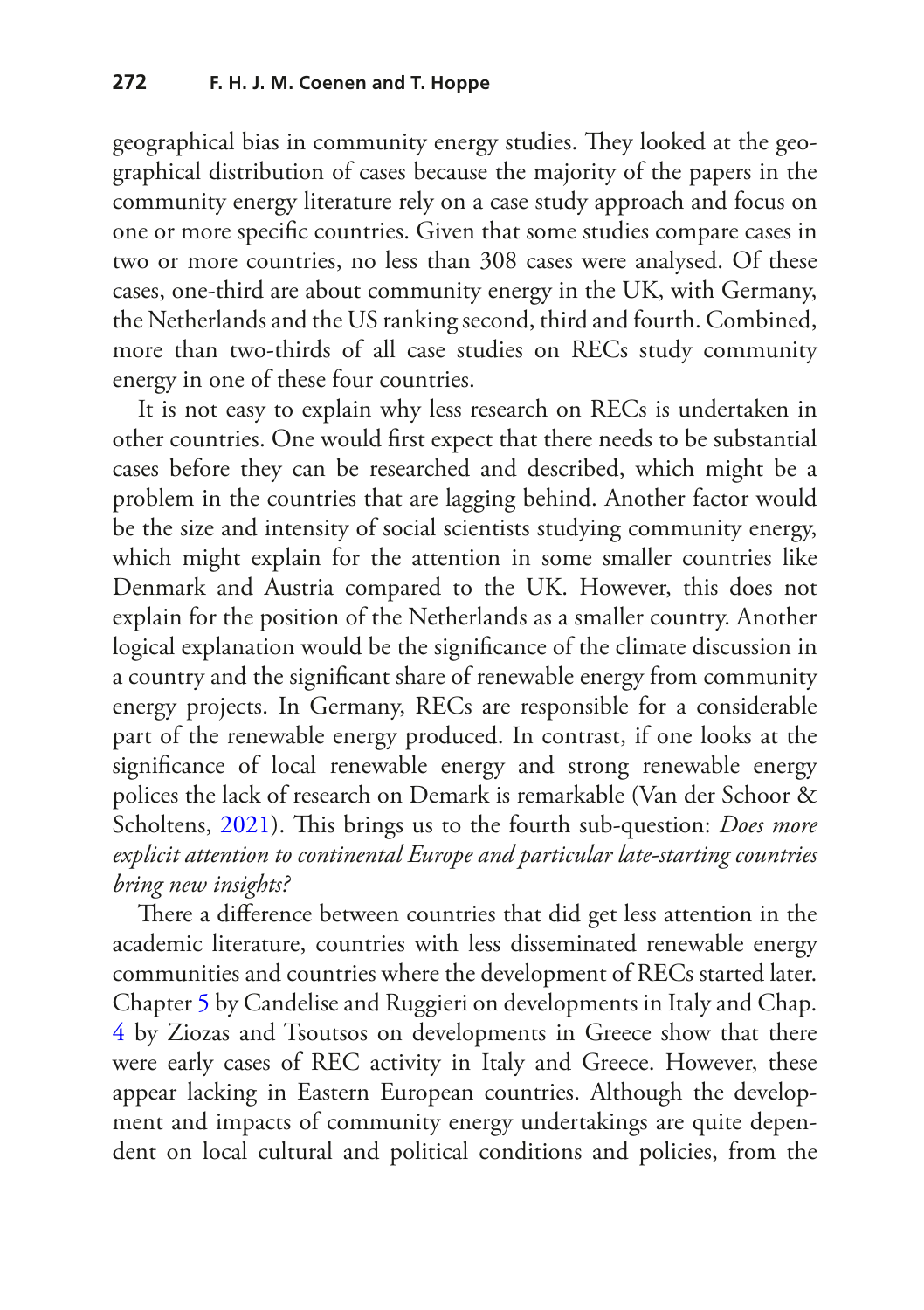chapter contributions in this volume it looks that many factors are the same for the front-runners and late-starting countries.

Barriers for starting RECs were found to be roughly the same in the front-running and later-starting countries, but some barriers seem to be specifc or have a stronger presence in the latter. In Eastern European countries, the dislike and distrust of cooperatives and communities and the lower level of civic engagement are a specific barrier. The problem of a lower civil society engagement is also present in Italy and Greece, but more specifcally for renewable energy projects. Looking at other countries that receive less attention in the academic literature, they point us to the large variety of legal and organizational forms of collective renewable energy prosumers (Horstink et al., [2021\)](#page-24-5). The case of Poland shows stronger involvement of private sector partners and municipalities, and initiatives from their side due to lower civic engagement.

#### **11.6 Discussion**

This volume began by raising the following question: *How did renewable energy communities in continental Europe evolve, and what can be learned from these experiences for the realisation of the Clean Energy Package?*

The CEP eventually will create conditions for better functioning energy markets with regard to the position of RECs, and in particular with an improved level playing feld. However, there are also many factors in energy markets where RECs operate that still might infuence their functioning. Moreover, even if the supportive EU legal framework for RECs is implemented into national legislation and policy frameworks, not all conditions for RECs will be optimal. There are still many factors grounded in the general economic situation, the broader energy markets, the attitude of citizens and the efect of the history and culture in countries that will be difficult to change. And there are developments outside of the EU that will infuence CEP implementation, like national factors related to technological, economic and domestic energy market developments. Most of the experiences we discussed in this volume were with renewable energy communities and their predecessors. What problems does the CEP actually change for the existing and new RECs, and where does one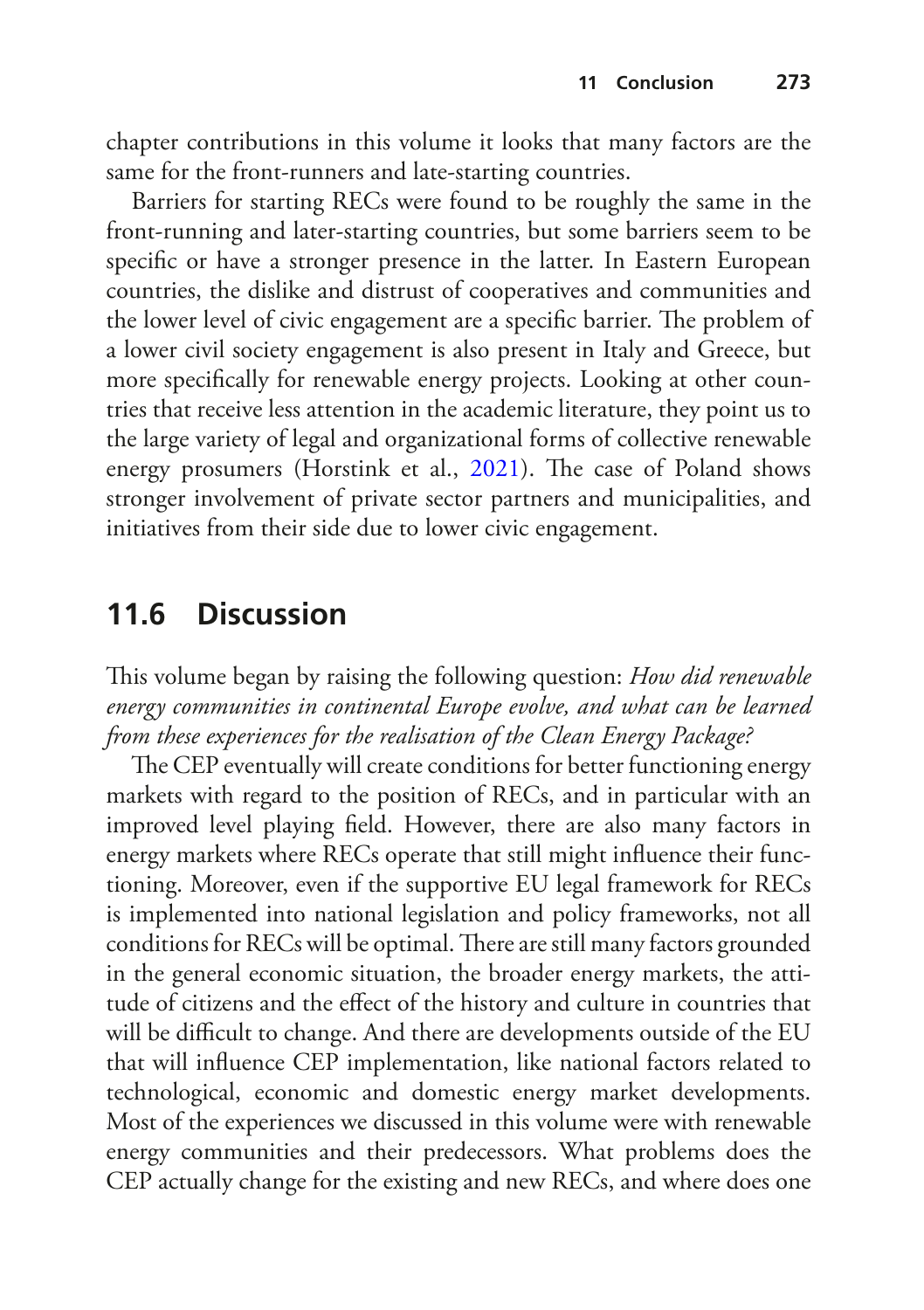run into structural problems that cannot be solved easily? In this section, the realisation of the CEP will be discussed from the perspective of the successful translation of the principles of the CEP into national regulation and policy frameworks, along with potential problems that need to be overcome that hinder this process. This includes taking the perspectives of energy markets, business models and technological development.

First, the question can be raised as to how far the realisation of the CEP depends on the successful translation of the principles of the CEP into national regulation and policy. The new electricity market rules that the European Union put forward and need to be translated into new national laws that give consumers the right to produce, sell and share their own electricity in renewable energy communities. The chapters in this volume cannot provide clear answers to the question how the implementation of the directive itself evolves. According to Holstenkamp (see Chap. [6\)](https://doi.org/10.1007/978-3-030-84440-0_6) Germany did not make the deadline for transposing the recast Renewable Energy Directive (RED II) into national legislation. The German legislator had at the moment of writing (2021) not taken any step to build a defnition of energy communities and further support structures into the German Renewable Energy Sources Act. In contrast, late-starter Greece was fairly early with developing regulation that accommodates CEP with the 20[1](#page-17-0)8 law on energy communities,<sup>1</sup> which adopts cooperatives as the basis for its definition of energy communities but still a difficult situation for starting RECs (See Chap. [4](https://doi.org/10.1007/978-3-030-84440-0_4) by Ziozas and Tsoutsos). At the moment of writing, in the Netherlands the bill concerning the new Energy Act that will implement the CEP was only recently fnalized after public consultation. The Dutch energy cooperatives generally meet the European defnition(s) (see Chap. [7](https://doi.org/10.1007/978-3-030-84440-0_7) by Warbroek). However, the Dutch community energy movement was fairly disappointed with the delayed transposition of the CEP into national legislation. Moreover, RECs will likely not be adopted nor occur in the "new heating Act".

A number of EU Member States already have some regulations and policy in place to support smaller and non-commercial market actors in the energy market as well as more decentralised renewable energy production. For EU Member States that already have elements in place the transposition of the EU Directives offer an opportunity to upgrade and

<span id="page-17-0"></span><sup>&</sup>lt;sup>1</sup> Law 4430/2016 on Social and Solidarity Economy and the development of its actors.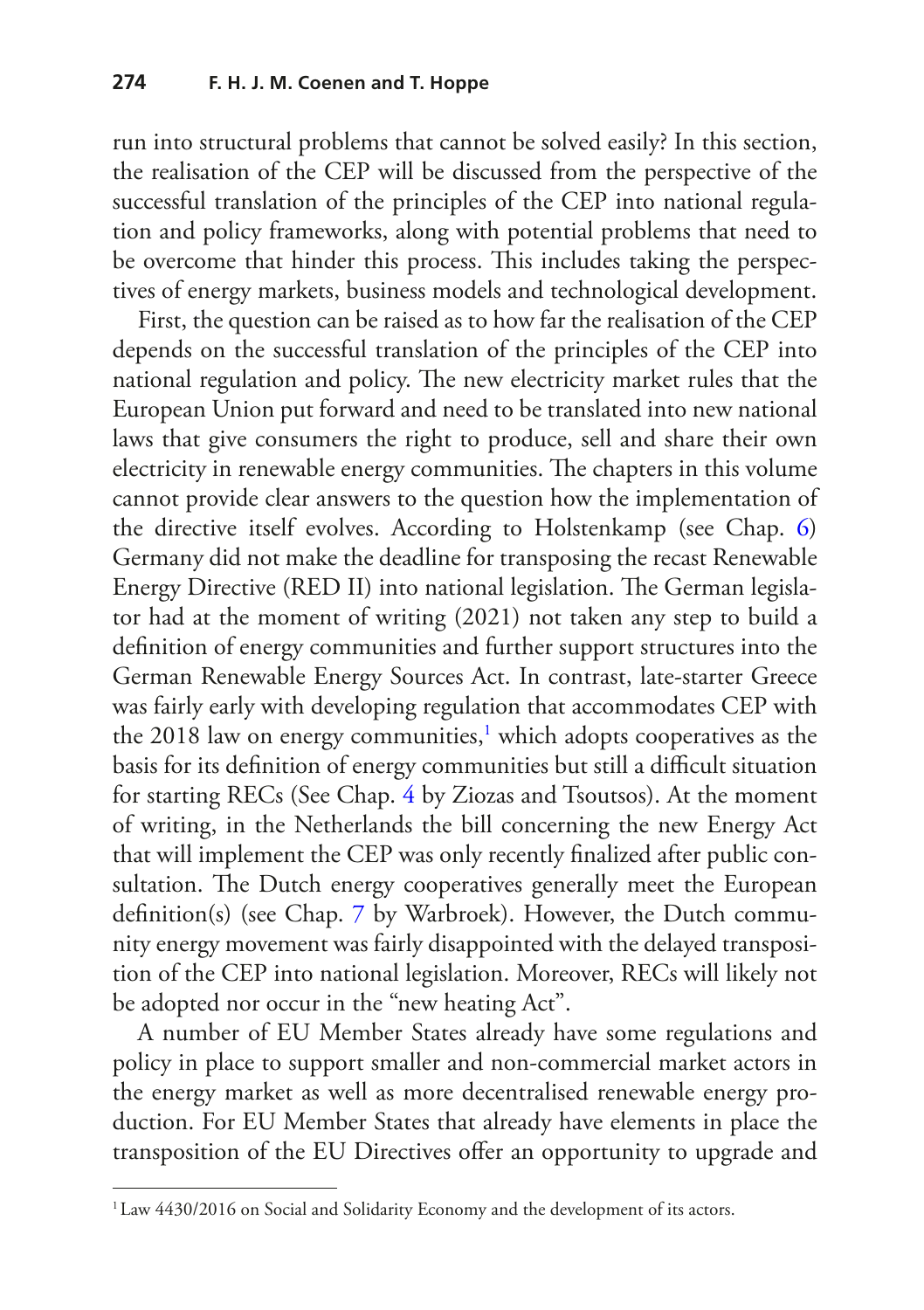expand, but as mentioned by Holstenkamp in Chap. [6](https://doi.org/10.1007/978-3-030-84440-0_6) this does not necessarily happen in the front-runner countries yet. The author argues that he does not observe a "revival" of community energy after the introduction of the CEP. As far as the CEP is a "window of opportunity" for RECs and citizen energy, this opportunity was not taken in Germany. In contrast, in the Netherlands cooperative communities were observed anticipating on the introduction of the CEP by introducing the concept of a thermal energy community (*warmteschap* in Dutch; Schwencke, [2021;](#page-25-9) see Chap. [7](https://doi.org/10.1007/978-3-030-84440-0_7) by Warbroek).

The importance of countries having feed-in tariffs (FiT's) to support the evolvement of RECs was addressed. However, the EU decided to abandon this economic incentive and adopt a more market-driven approach to boosting renewable energy. In 2014, the FIT's, which had supported the citizen projects, were considered as 'permissible State aid'. However, the 2014 EU Guidelines on State aid stipulated that auctions should be the preferred policy for renewable electricity. The assessment of the progress of electricity generation from wind and solar photovoltaic power by the European Court of Auditors [\(2019](#page-24-6)) led to the recommendation to the Commission to help EU Member States support further deployment by organizing auctions. However, auctions and tenders raise high thresholds for citizen initiatives. It makes it harder for RECs to enter energy markets on a fair level playing field. That is for instance because they cannot spread fnancial risk across diferent projects. In Chap. [6](https://doi.org/10.1007/978-3-030-84440-0_6) Holstenkamp discusses problems with the German wind auction project where commercial project developers misused rules. Since 2016, Greece has moved from a standard FiT system to a tender process to support renewables. In Chap. [4](https://doi.org/10.1007/978-3-030-84440-0_4) Ziozas and Tsoutsos mention a very recent Greek Law 4759/2020, which obliges all RECs from 2022 to compete with private investors in bids to ensure the operational support of RES projects.

How important is the EU by setting framework conditions to secure certain rights of RECs and establish enabling frameworks to ensure a level playing feld and promote their development? For the EU internal market it is important that rules in Member States are the same. The stepping stone for the CEP was that in the past Member States had adopted different national frameworks. This was assessed in the process leading up to the CEP and in revising the directives. The previous directive RED I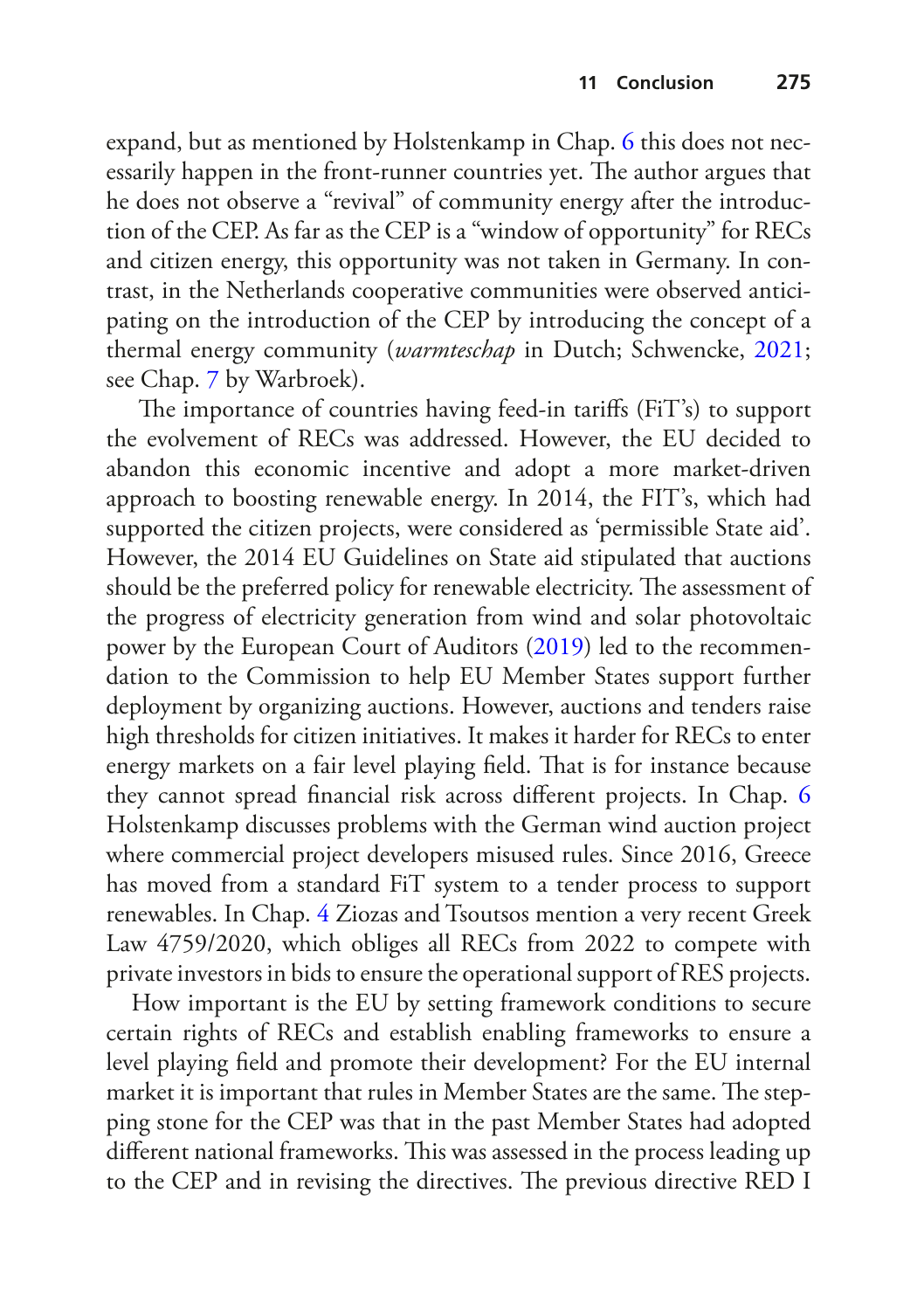had already offered the possibility to regulate renewables' selfconsumption. However, there was a fragmented situation in national legislations that were nevertheless compliant with RED I, i.e., allowing prosumers to produce electricity for self-consumption, although in some countries there were barriers in the form of necessary licences and incurred costs. For instance in Poland, prosumers faced barriers like taxation and limitation on the benefts from electricity fed into the electricity grid (European Court of Auditors, [2019](#page-24-6)).

Two main changes that RED II introduces are the concept of renewables self-consumers and jointly acting self-consumers. The aims of RED II are to enable and regulate their contribution to the development of renewable energy. The EU Member States are obliged to include in their national regulation that self-consumers are not to be subjected to excessive, discriminatory charges or fees in relation to the electricity consumed, generated, or fed into the grid. However, in some cases, EU Member States may apply non-discriminatory and proportionate charges and fees to renewables self-consumers. They can differentiate between individual and jointly-acting renewables self-consumers in a proportionate and duly justifed way.

A number of Member States already have regulations and policy frameworks in place to support the empowerment of smaller and noncommercial market actors in the energy market. But this might become a disadvantage as Holstenkamp sketches in Chap. [6](https://doi.org/10.1007/978-3-030-84440-0_6) with regard to the German situation where the turns and twists in energy policy leave RECs in a struggle to fnd new business models that work.

Second, the realisation of the CEP depends on economic and energy market developments. The development of REC business models depends on public regulations and market structures. On the basis of RED II, the participation of private undertakings in RECs is guaranteed as long as it does not constitute their primary commercial or professional activity. Furthermore, there is the criterion of 'proximity', which limits the number private undertakings in RECs. It cannot just be any private undertaking from anywhere. However, commercial partners might be involved not for proft reasons but for 'green washing', corporate social responsibility or other reasons for access to renewable energy markets.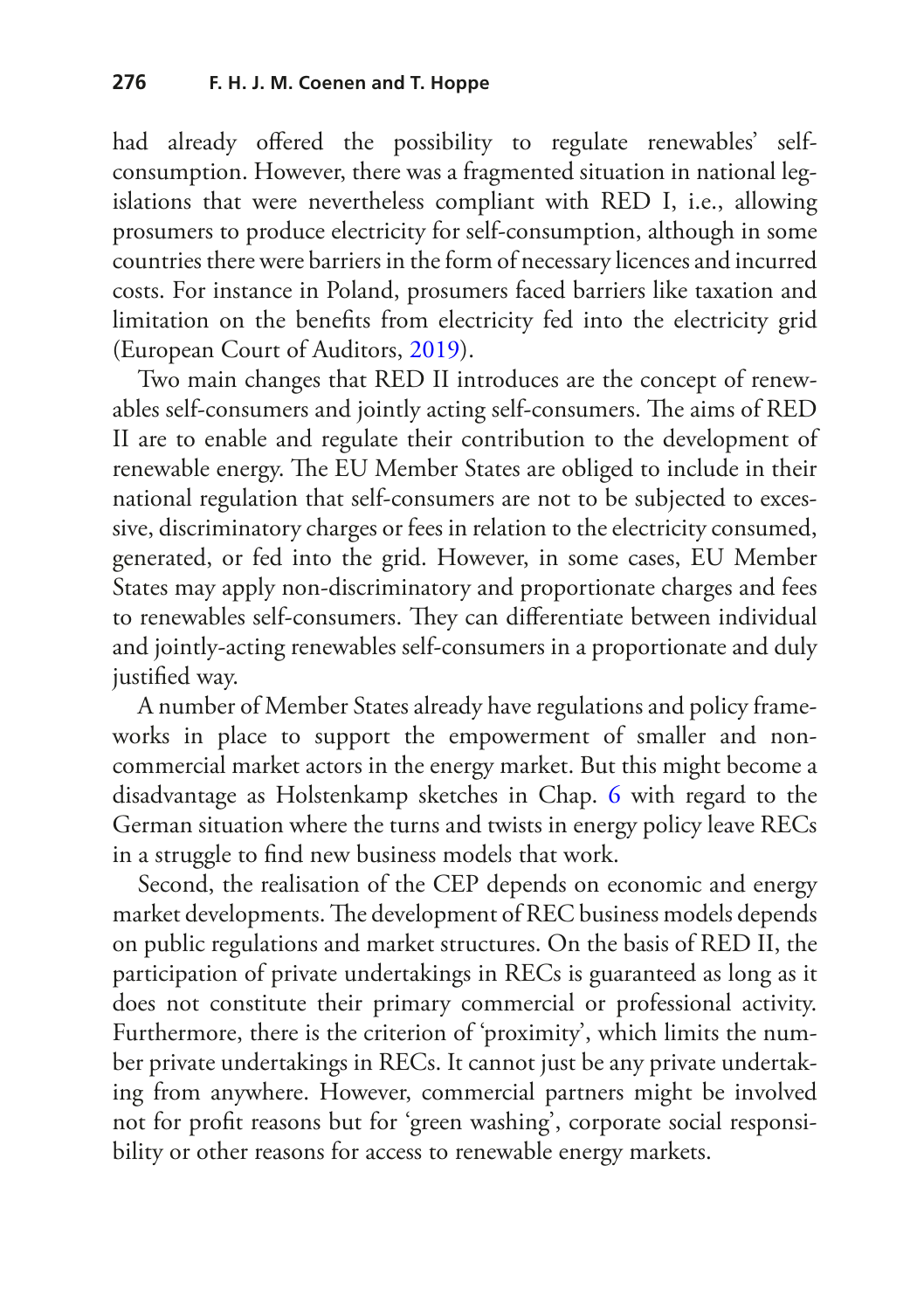Member States are to ensure that RECs can participate in available support schemes on an equal footing with large participants. They are to take into account any specifc national conditions when designing support schemes, without prejudice to Articles 107 and 108 TFEU. This can give rise to tension due to grid connection licences based on a lack of grid capacity. For instance, an ICT company which plans to construct a data centre buys or organises a large part of the renewable energy in a region (Koronen et al., [2020\)](#page-25-10) and gets priority based on regional economic considerations.

There is a difference between local energy projects and community energy projects. Although both modes of generating decentralised energy share a common focus on area- or place-based systems of provision (Devine-Wright, [2019](#page-23-8)) there are key diferences. As discussed by Holstenkamp (in Chap. [6\)](https://doi.org/10.1007/978-3-030-84440-0_6) and in the case of the energy cluster in Poland (see Chap. [3](https://doi.org/10.1007/978-3-030-84440-0_4) by Ruggiero cs.) there is a risk of neoliberal ideas that frame RECs as non-efficient market parties. In the UK, policy on decentralized energy has shifted from community energy to local energy, which signals reduced support for grassroots, citizen-led action in favor of institutional partnerships and private sector company-led investment (Devine-Wright, [2019](#page-23-8)). Here, the risk is that projects are labelled as RECs but do not have the characteristics of a real civil society-based renewable energy community with actual citizen ownership, democratic control, autonomy and non-commercial goals.

Third, the realisation of the CEP depends on technological development. As renewable energy technology continues to develop, many energy communities are exploring the possibilities of storage, demandresponse, grid balancing, bundling collectively generated energy into virtual power plants and microgrids (ECCO, [2021\)](#page-24-7), among other things. These technological developments in combination with the CEP push for professionalisation of the community energy sector (see Holstenkamp in Chap. [6](https://doi.org/10.1007/978-3-030-84440-0_6)). However, the question can be raised whether RECs are willing—even with intermediary support (see Chap. [7](https://doi.org/10.1007/978-3-030-84440-0_7) by Warbroek)—to professionalize?

Regulation will not develop as quickly as innovation. It typically follows or is developed in response to innovation taking hold, also in European energy markets (Hoppe et al., [2018\)](#page-24-8). This forms a potential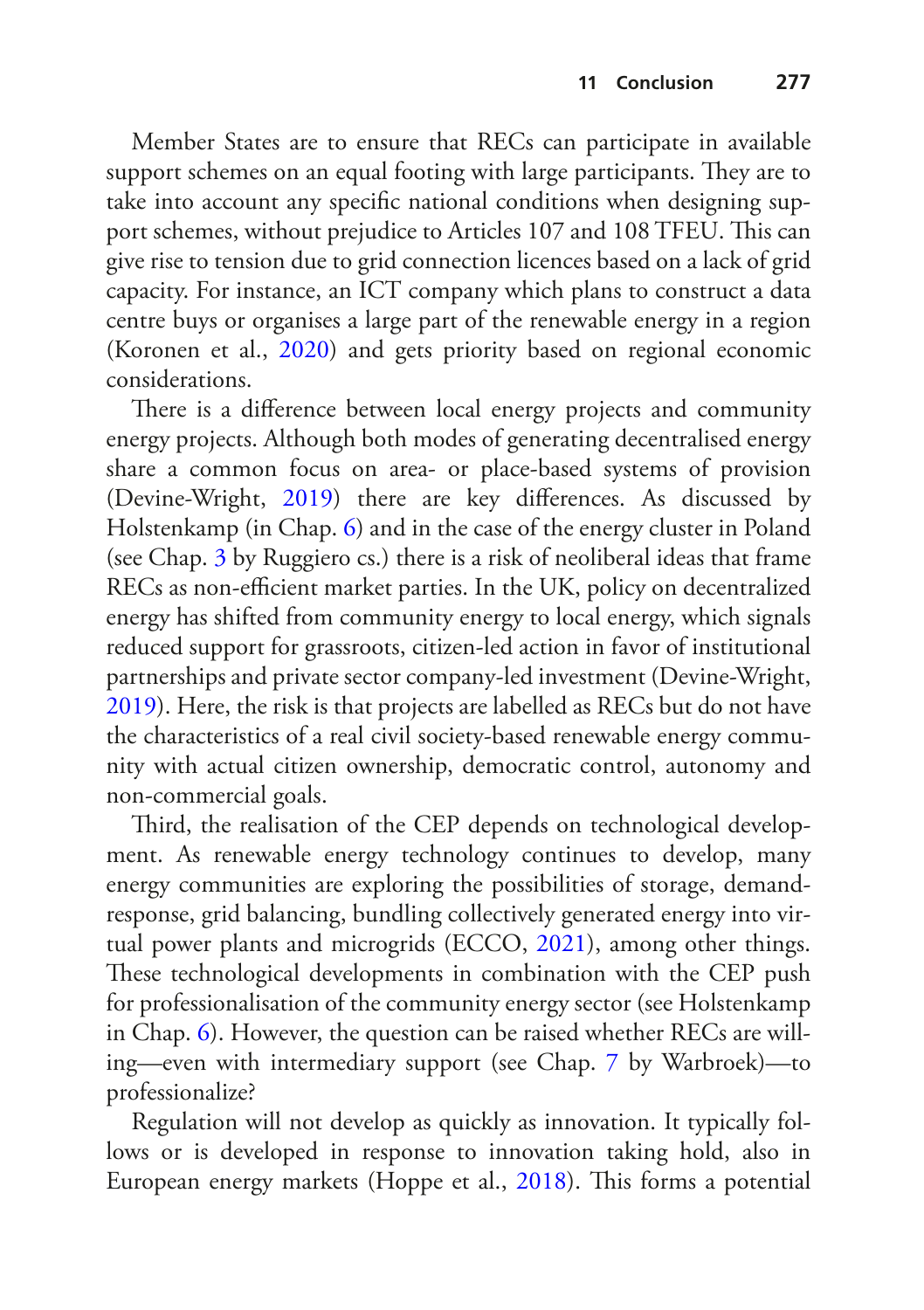problem if RECs want to develop and implement innovative concepts, technologies and business models. For example, the Dutch tax system has been taxing battery storage systems twice, once when storing energy, and second when feeding it back into the electricity grid, which was limiting the integration of storage technologies. This will be solved in the Netherlands under the new Energy Act implementing the EU regulation with the CEP (Energy act, [2020](#page-24-9)), which targets energy systems to become more embedded and integrated systems. This also pays attention to other dimensions like heat and power (EU Strategy for Energy System Integration, [2020\)](#page-24-0). However, there is currently a lack of EU rules on emerging energy market developments like storage and hydrogen. In general, the societal cost of grid capacity and grid connection makes the upscaling of RECs difficult. Another example is that although there are serious grid capacity problems there are still national governments that use economic incentives that promote feeding electricity into the grid instead of encouraging direct use frst (i.e., pro-suming). In some cases this leads to problematic behavior because feeding electricity into the grid is compensated by a higher subsidy than using it. Some RECs might want to encourage a closed distribution system with limited feedback to the grid, or even closed systems or microgrids (autarkic systems) but this is often not considered rewarding.

#### **11.7 Suggestions for Future Research**

There are many differences between existing RECs. They come in all kinds of diferent shapes and sizes (Horstink et al., [2021](#page-24-5)) and they can engage in any energy-related activity, although the majority of RECs remain engaged in electricity generation—mostly solar and wind energy. In line with the four observations that are key to this volume, we shortly make some suggestions for future research.

First, the observation that the instrumental function of REC involvement in the energy transition has increased in importance. We concluded that there is a potential tension between the original idealistic motives of saving energy and producing renewable energy, and becoming serious players in energy markets. This raises the research question whether the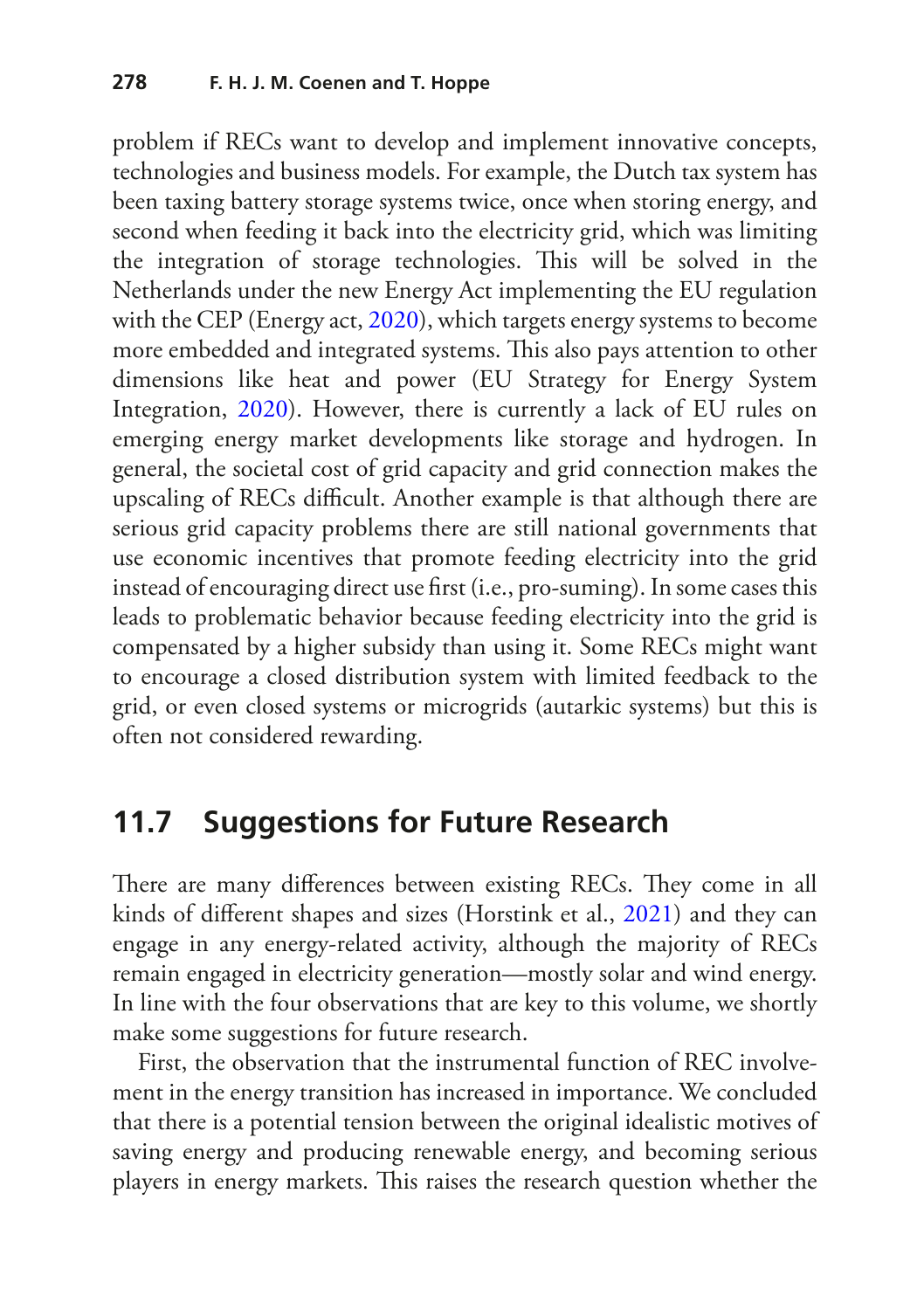tendency towards an instrumental perspective of community energy can infuence the value and principles of their local, social, democratic and cooperative identities due to the call for scaling, professionalisation and new business models of RECs as consequences of the new market requirements.

Second, the observations about diferences between front-running and late-starting countries require more research into the factors that explain the differences between EU countries. This should address both differences in transposing the CEP into national legislation and policy support mechanisms as well in other exploratory factors such as attitudes toward the cooperative model and the cultures of local energy activism.

The third observation concerned the trend of broadening the goals and activities of renewable energy communities over the years. This deals with the provision of these multiple energy services—more specifcally if they become activities that are more commercial—and the consequences this might have with regard to the identity of RECs. This needs more academic attention.

The fourth observation concerned a mismatch observed between academic attention and the signifcance of the community energy movement. The community energy movement is treated in this body of literature as a social phenomenon with a strong focus on 'selfdetermination' of citizens as fnal customers. However, the energy transition is not one-dimensional but also entails other issues that are important and also relate to sustainable transitions, like the pathway to climate neutrality, decentralised and sustainable energy generation, the circular economy and the digital society. This requires a more integrated system perspective (Caramizaru & Uihlein, [2020](#page-23-3)) on the role of RECs within socio-technical systems. Socio-technical systems (Verbong & Geels, [2007](#page-26-11)) have already attracted had lots of attention in the sustainable transitions literature focusing on RECs as a social innovation and a developing niche (see Chap. [7](https://doi.org/10.1007/978-3-030-84440-0_7) by Warbroek; Hoppe et al., [2015;](#page-24-3) Dóci et al., [2015](#page-24-10)). A diferent angle would be the acceptance of the necessary social and technical innovations. Social acceptance research tends to focus on public acceptance of support for specifc energy generation projects (Wüstenhagen et al., [2007](#page-27-2)). More specifc research is also needed on the acceptance of specifc modes of decentralised energy provision and the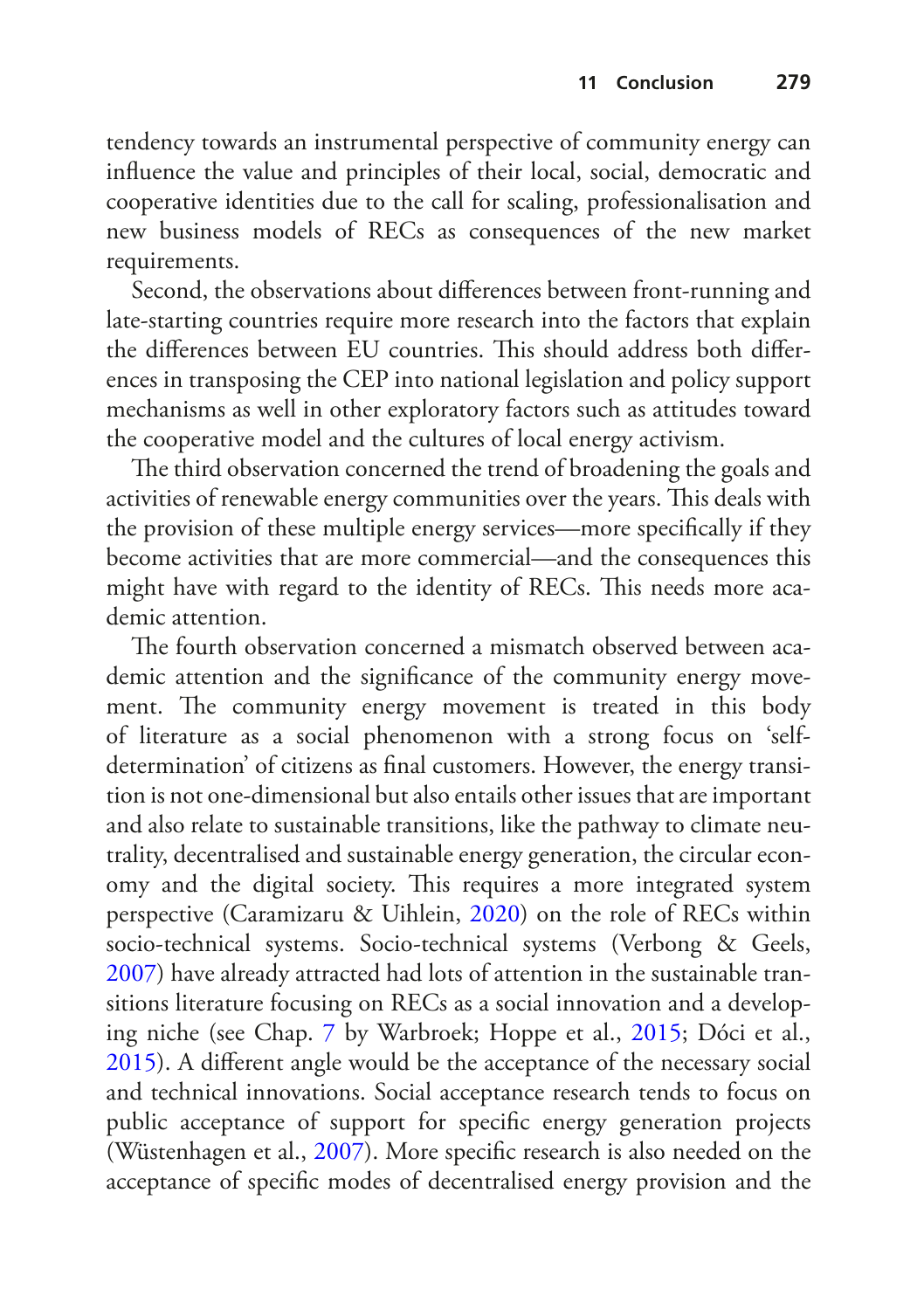relation between energy communities and the acceptance of energy saving practices, energy efficient and smart energy technologies, in particular in relation to demand control measures and fexibility (Coenen & Hoppe, [2018\)](#page-23-6).

#### **References**

- <span id="page-23-4"></span>Aidukaiu, J. (2013). *Community Mobilizations Around Housing and Local Environment: Insights into the Case of Vilnius*. [https://doi.org/10.15388/](https://doi.org/10.15388/SocMintVei.2013.1.1846) [SocMintVei.2013.1.1846](https://doi.org/10.15388/SocMintVei.2013.1.1846)
- <span id="page-23-2"></span>Bauwens, T. (2016). Explaining the Diversity of Motivations Behind Community Renewable Energy. *Energy Policy, 93*(C), 278–290.
- <span id="page-23-0"></span>Bauwens, T. (2017). Polycentric Governance Approaches for a Low-Carbon Transition: The Roles of Community-Based Energy Initiatives in Enhancing the Resilience of Future Energy Systems. In N. Labanca (Ed.), *Complex Systems and Social Practices in Energy Transitions. Green Energy and Technology*. Springer. [https://doi.org/10.1007/978-3-319-33753-1\\_6](https://doi.org/10.1007/978-3-319-33753-1_6)
- <span id="page-23-5"></span>Bauwens, T., Gotchev, B., & Holstenkamp, L. (2016). What Drives the Development of Community Energy in Europe? The Case of Wind Power Cooperatives. *Energy Research & Social Science, 13*, 136–147. [https://doi.](https://doi.org/10.1016/j.erss.2015.12.016) [org/10.1016/j.erss.2015.12.016](https://doi.org/10.1016/j.erss.2015.12.016)
- <span id="page-23-7"></span>Bocken, N., Jonca, A., Södergren, K., & Palm, J. (2020). Emergence of Carsharing Business Models and Sustainability Impacts in Swedish Cities. *Sustainability, 12*(4), 1594.
- <span id="page-23-3"></span>Caramizaru, E., & Uihlein, A. (2020). *Energy Communities: An Overview of Energy and Social Innovation*. EUR 30083 EN, Publications Office of the European Union, Luxembourg, ISBN 978-92-76-10713-2 (online), [https://](https://doi.org/10.2760/180576) [doi.org/10.2760/180576](https://doi.org/10.2760/180576) (online), JRC119433.
- <span id="page-23-6"></span>Coenen, F. H. J. M., & Hoppe, T. (2018). D3.4 – Efectiveness Report 2: REScoop Plus Project Grant Agreement number: 696084.
- <span id="page-23-8"></span>Devine-Wright, P. (2019). Community Versus Local Energy in a Context of Climate Emergency. *Nature Energy, 4*, 894–896. [https://doi.org/10.1038/](https://doi.org/10.1038/s41560-019-0459-2) [s41560-019-0459-2](https://doi.org/10.1038/s41560-019-0459-2)
- <span id="page-23-1"></span>Devine-Wright, P., Batel, S., Aas, O., Sovacool, B., LaBelle, M. C., & Ruud, A. (2017). A Conceptual Framework for Understanding the Social Acceptance of Energy Infrastructure: Insights from Energy Storage. *Energy Policy, 107*, 27–31. <https://doi.org/10.1016/j.enpol.2017.04.020>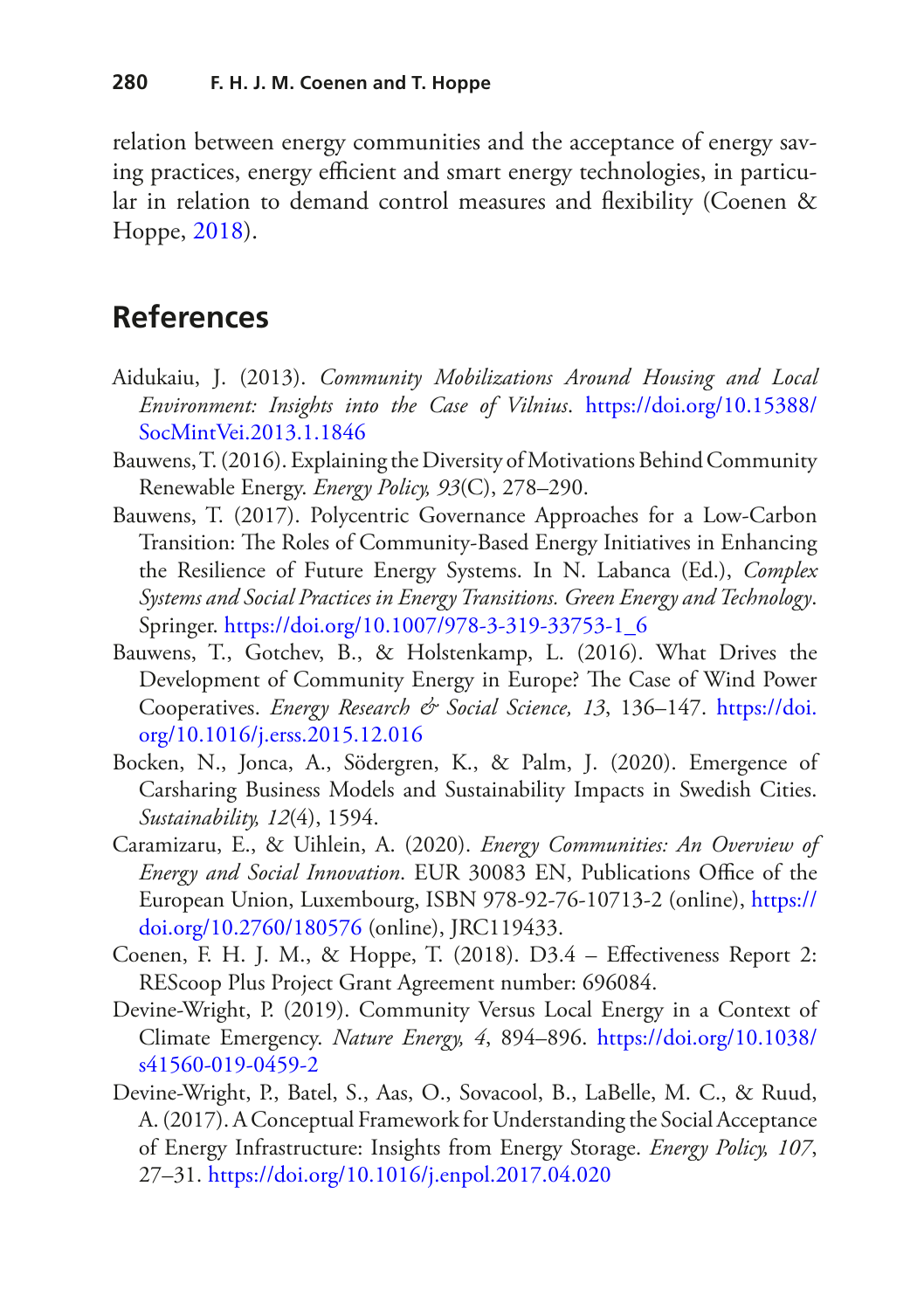- <span id="page-24-10"></span>Dóci, G., Vasileiadou, E., & Petersen, A. C. (2015). Exploring the Transition Potential of Renewable Energy Communities. *Futures, 66*, 85–95.
- <span id="page-24-7"></span>ECCO. (2021). *Energy Community COoperations Project*. [https://www.nweu](https://www.nweurope.eu/projects/project-search/ecco-creating-new-local-energy-community-co-operatives/)[rope.eu/projects/project-search/ecco-creating-new-local-energy](https://www.nweurope.eu/projects/project-search/ecco-creating-new-local-energy-community-co-operatives/)[community-co-operatives/](https://www.nweurope.eu/projects/project-search/ecco-creating-new-local-energy-community-co-operatives/)
- <span id="page-24-9"></span>Energy act. (2020). *Contouren van de Energiewet (algemene toelichting)*. Technical Report, Ministerie van Economische Zaken en Klimaat, Den Haag, 7 2020.
- <span id="page-24-0"></span>EU Strategy for Energy System Integration. (2020). Communication from the Commission, Powering a Climate-Neutral Economy: An EU Strategy for Energy System Integration COM/2020/299 Final.
- <span id="page-24-6"></span>European Court of Auditors. (2019). *Wind and Solar Power for Electricity Generation: Signifcant Action Needed if EU Targets to Be Met* (Pursuant to Article 287(4), Second Subparagraph, TFEU).
- <span id="page-24-1"></span>Hess, D. J. (2018). Energy Democracy And Social Movements: A Multi-Coalition Perspective on the Politics of Sustainability Transitions. *Energy Research & Social Science, 40*, 177–189. [https://doi.org/10.1016/j.](https://doi.org/10.1016/j.erss.2018.01.003) [erss.2018.01.003](https://doi.org/10.1016/j.erss.2018.01.003)
- <span id="page-24-2"></span>Hewitt, R. J., Bradley, N., Baggio Compagnucci, A., Barlagne, C., Ceglarz, A., Cremades, R., & Slee, B. (2019). Social Innovation in Community Energy in Europe: A Review of the Evidence. *Frontiers in Energy Research, 7*(31). <https://doi.org/10.3389/fenrg.2019.00031>
- <span id="page-24-8"></span>Hoppe, T., Butenko, A., & Heldeweg, M. (2018). Innovation in the European Energy Sector and Regulatory Responses to It: Guest Editorial Note. *Sustainability, 10*(2), 416.
- <span id="page-24-3"></span>Hoppe, T., Graf, A., Warbroek, B., Lammers, I., & Lepping, I. (2015). Local Governments Supporting Local Energy Initiatives: Lessons from the Best Practices of Saerbeck (Germany) and Lochem (The Netherlands). *Sustainability, 7*(2), 1900–1931.
- <span id="page-24-5"></span>Horstink, L., Wittmayer, J. M., & Ng, K. (2021). Pluralising the European Energy Landscape: Collective Renewable Energy Prosumers and the EU's Clean Energy Vision. *Energy Policy, 153*, 112262.
- <span id="page-24-4"></span>Hufen, J. A. M., & Koppenjan, J. F. M. (2015). Local Renewable Energy Cooperatives: Revolution in Disguise? *Energy*. *Sustainability and Society, 5*(1), 18. <https://doi.org/10.1186/s13705-015-0046-8>
- Internal Electricity Market Directive (IEMD). (2019). Directive (EU) 2019/944 of the European Parliament and of the Council of 5 June 2019 on Rules for the Internal Market for Electricity and Amending Directive 2012/27/EU.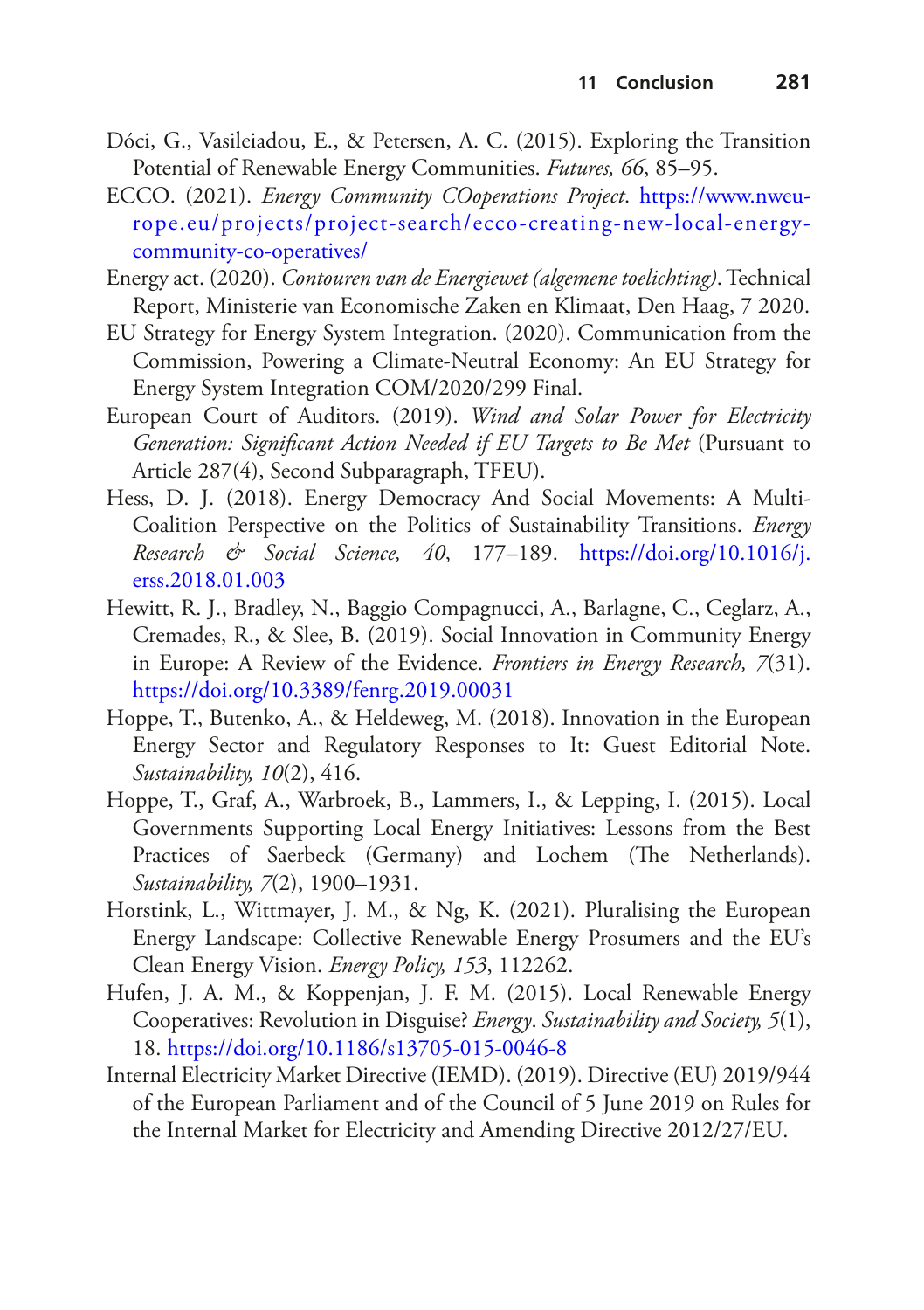- Internal Electricity Market Regulation (IEMR). (2019). Regulation (EU) 2019/943 of the European Parliament and of the Council of 5 June 2019 on the Internal Market for Electricity.
- <span id="page-25-0"></span>Jetten, J., Mols, F., & Selvanathan, H. P. (2020). How Economic Inequality Fuels the Rise and Persistence of the Yellow Vest Movement. *International Review of Social Psychology, 33*(1), 2.<https://doi.org/10.5334/irsp.356>
- <span id="page-25-10"></span>Koronen, C., Åhman, M., & Nilsson, L. J. (2020). Data Centres in Future European Energy Systems – Energy Efficiency, Integration and Policy. *Energy Efciency, 13*, 129–144. <https://doi.org/10.1007/s12053-019-09833-8>
- <span id="page-25-1"></span>Lennon, B., Dunphy, N. P., & Sanvicente, E. (2019). Community Acceptability and the Energy Transition: A Citizens' Perspective. *Energy, Sustainability and Society, 9*(35).<https://doi.org/10.1186/s13705-019-0218-z>
- <span id="page-25-6"></span>Lowes, R., Woodman, B., & Speirs, J. (2020). Heating in Great Britain: An Incumbent Discourse Coalition Resists an Electrifying Future. *Environmental Innovation and Societal Transitions, 37*, 1–17. [https://doi.org/10.1016/j.](https://doi.org/10.1016/j.eist.2020.07.007) [eist.2020.07.007](https://doi.org/10.1016/j.eist.2020.07.007)
- <span id="page-25-4"></span>Magnani, N., & Osti, G. (2016). Does Civil Society Matter? Challenges and Strategies of Grassroots Initiatives in Italy's Energy Transition. *Energy Research & Social Science, 13*, 148–157. <https://doi.org/10.1016/j.erss.2015.12.012>
- <span id="page-25-2"></span>Paravantis, J. A., & Kontoulis, N. (2020). *Energy Security and Renewable Energy: A Geopolitical Perspective*. IntechOpen. [https://doi.org/10.5772/](https://doi.org/10.5772/intechopen.91848) [intechopen.91848](https://doi.org/10.5772/intechopen.91848)
- <span id="page-25-5"></span>Proka, A., Hisschemöller, M., & Loorbach, D. (2018). Transition Without Confict? Renewable Energy Initiatives in the Dutch Energy Transition. *Sustainability, 10*(6), 1721.
- <span id="page-25-3"></span>Radtke, J. (2014). A Closer Look Inside Collaborative Action: Civic Engagement and Participation in Community Energy Initiatives. *People, Place and Policy, 8*(3), 235–248.<https://doi.org/10.3351/ppp.0008.0003.0008>
- Renewable Energy Directive (RED II) Directive (EU) 2018/2001 (Recast) on the Promotion of the Use of Energy from Renewable Sources.
- <span id="page-25-8"></span>Ruggiero, S., Busch, H., Hansen, T., & Isakovic, A. (2021). Context and Agency in Urban Community Energy Initiatives: An Analysis of Six Case Studies from the Baltic Sea Region. *Energy Policy, 148*, 111956. [https://doi.](https://doi.org/10.1016/j.enpol.2020.1119560.3351/ppp.0008.0003.0008) [org/10.1016/j.enpol.2020.1119560.3351/ppp.0008.0003.0008](https://doi.org/10.1016/j.enpol.2020.1119560.3351/ppp.0008.0003.0008)
- <span id="page-25-7"></span>Schwabe, J. (2020). The Evolution of Cooperative Electric Carsharing in Germany and the Role of Intermediaries. *Environmental Innovation and Societal Transitions, 37*, 108–119.<https://doi.org/10.1016/j.eist.2020.08.007>
- <span id="page-25-9"></span>Schwencke, A. M. (2021). Lokale Energie Monitor 2020. *The Hague*, 1-129.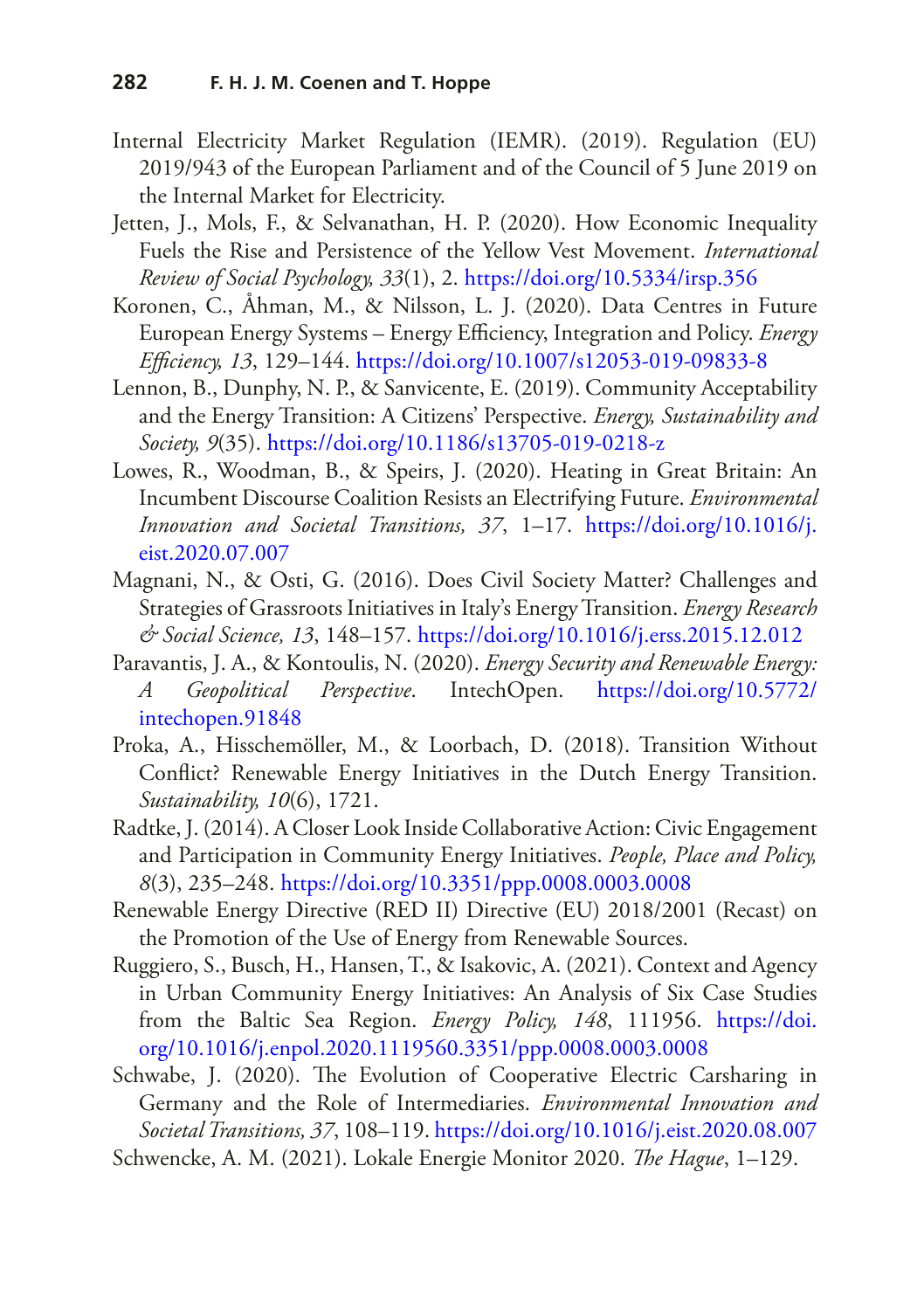- <span id="page-26-0"></span>Smith, A., Hargreaves, T., Hielscher, S., Martiskainen, M., & Seyfang, G. (2016). Making the Most of Community Energies: Three Perspectives on Grassroots Innovation. *Environment and Planning A: Economy and Space, 48*(2), 407–432.<https://doi.org/10.1177/0308518X15597908>
- <span id="page-26-10"></span>Som Energia. (2021). [https://www.somenergia.coop/es/produccion/.](https://www.somenergia.coop/es/produccion/) Accessed 21 Apr 2021.
- <span id="page-26-7"></span>Van der Schoor, T., & Scholtens, L. J. R. B. (2021). *Scientifc Approaches of Community Energy, a Literature Review*. Centre for Energy Economics Research (CEER).
- <span id="page-26-3"></span>Van Veelen, B., & van der Horst, D. (2018). What Is Energy Democracy? Connecting Social Science Energy Research and Political Theory. *Energy Research & Social Science, 46*, 19–28.
- <span id="page-26-9"></span>Vansintjan, D. (2015). The Energy Transition to Energy Democracy; Power to the People; Final Results Oriented Report of the REScoop 20-20-20 Intelligent Energy Europe project (D. Wrikker, Ed.). REScoop 20-20-20.
- <span id="page-26-11"></span>Verbong, G., & Geels, F. (2007). The Ongoing Energy Transition: Lessons from a Socio-Technical, Multi-Level Analysis of the Dutch Electricity System (1960–2004). *Energy Policy, 35*(2), 1025–1037.
- <span id="page-26-6"></span>Walker, E. T., & McCarthy, J. D. (2010). Legitimacy, Strategy, and Resources in the Survival of Community-Based Organizations. *Social Problems, 57*(3), 315–340.<https://doi.org/10.1525/sp.2010.57.3.315>
- <span id="page-26-5"></span>Walker, G., & Devine-Wright, P. (2008). Community Renewable Energy: What Should It Mean. *Energy Policy, 36*(2), 497–500.
- <span id="page-26-4"></span>Warbroek, B., & Hoppe, T. (2017). Modes of Governing and Policy of Local and Regional Governments Supporting Local Low-Carbon Energy Initiatives; Exploring the Cases of the Dutch Regions of Overijssel and Fryslân. *Sustainability* (Switzerland), *9*(1), 75. [https://doi.org/10.3390/su9010075.](https://doi.org/10.3390/su9010075)
- <span id="page-26-1"></span>Westwell, E., & Bunting, J. (2020). The Regenerative Culture of Extinction Rebellion: Self-Care, People Care, Planet Care. *Environmental Politics, 29*(3), 546–551.<https://doi.org/10.1080/09644016.2020.1747136>
- <span id="page-26-8"></span>Wierling, A., Schwanitz, V., Zeiß, J., Bout, C., Candelise, C., Gilcrease, W., & Gregg, J. (2018). Statistical Evidence on the Role of Energy Cooperatives for the Energy Transition in European Countries. *Sustainability, 10*(9), 3339.
- <span id="page-26-2"></span>Wittmayer, J. M., de Geus, T., Pel, B., Avelino, F., Hielscher, S., Hoppe, T., Mühlemeier, S., Stasik, A., Oxenaar, S., Rogge, K. S., Visser, V., Marín-González, E., Ooms, M., Buitelaar, S., Foulds, C., Petrick, K., Klarwein, S., Krupnik, S., de Vries, G., & Härtwig, A. (2020). Beyond Instrumentalism: Broadening the Understanding of Social Innovation in Socio-Technical